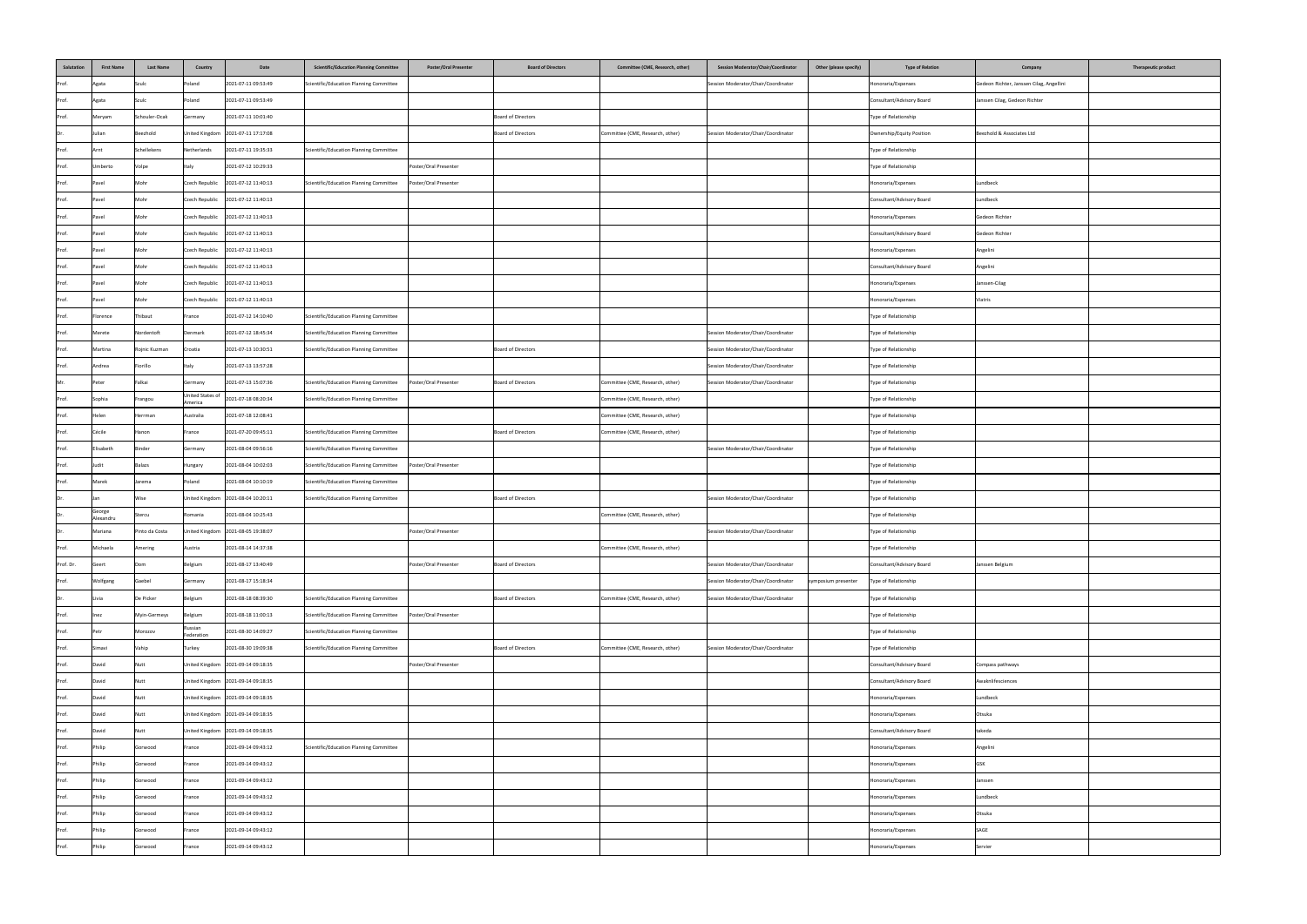| Salutation             | <b>First Name</b> | <b>Last Name</b>          | Country                     | Date                               | <b>Scientific/Education Planning Committee</b> | <b>Poster/Oral Presenter</b> | <b>Board of Directors</b> | Committee (CME, Research, other) | <b>Session Moderator/Chair/Coordinator</b> | <b>Other (please specify)</b> | <b>Type of Relation</b>   | Company                                                                                                                                           | Therapeutic product                                                              |
|------------------------|-------------------|---------------------------|-----------------------------|------------------------------------|------------------------------------------------|------------------------------|---------------------------|----------------------------------|--------------------------------------------|-------------------------------|---------------------------|---------------------------------------------------------------------------------------------------------------------------------------------------|----------------------------------------------------------------------------------|
| Prof.                  | Jerzy             | Samochowiec               | Poland                      | 2021-09-14 11:02:42                |                                                |                              | Board of Directors        |                                  | Session Moderator/Chair/Coordinator        |                               | Type of Relationship      |                                                                                                                                                   |                                                                                  |
| Dr.                    | Marianne          | Kastrup                   | Denmark                     | 2021-09-14 12:17:03                |                                                |                              |                           |                                  |                                            | no role at all                | Type of Relationship      |                                                                                                                                                   |                                                                                  |
| Prof.                  | Fernando          | Fernandez-Aranda Spain    |                             | 2021-09-14 16:03:06                |                                                | Poster/Oral Presenter        |                           |                                  | Session Moderator/Chair/Coordinator        |                               | Honoraria/Expenses        | Novo Nordisk                                                                                                                                      |                                                                                  |
| Prof.                  | Fernando          | Fernandez-Aranda Spain    |                             | 2021-09-14 16:03:06                |                                                |                              |                           |                                  |                                            |                               | Honoraria/Expenses        | Wiley                                                                                                                                             |                                                                                  |
| Dr.                    | John              | Kane                      | United States of<br>America | 2021-09-14 19:31:40                |                                                | Poster/Oral Presenter        |                           |                                  |                                            |                               | Honoraria/Expenses        | лкегтеs, Allergan, Dainippon Sumitomo, H.<br>Lundbeck, Indivior, Intracellular Therapies,<br>nssen Pharmaceutical Johnson & Johnson J.R.          |                                                                                  |
| Prof.                  | Danuta            | Wasserman                 | Sweden                      | 2021-09-15 09:10:01                |                                                |                              |                           |                                  | Session Moderator/Chair/Coordinator        |                               | Type of Relationship      |                                                                                                                                                   |                                                                                  |
| Prof.                  | Silvana           | Galderisi                 | Italy                       | 2021-09-15 12:26:39                |                                                |                              |                           |                                  |                                            | plenary speaker               | Honoraria/Expenses        | Angelini                                                                                                                                          |                                                                                  |
| Prof.                  | Silvana           | Galderisi                 | Italy                       | 2021-09-15 12:26:39                |                                                |                              |                           |                                  |                                            |                               | Consultant/Advisory Board | Angelini                                                                                                                                          |                                                                                  |
| Prof.                  | Silvana           | Galderisi                 | Italy                       | 2021-09-15 12:26:39                |                                                |                              |                           |                                  |                                            |                               | Honoraria/Expenses        | Gedeon Richter-Recordati                                                                                                                          |                                                                                  |
| Prof.                  | Silvana           | Galderisi                 | Italy                       | 2021-09-15 12:26:39                |                                                |                              |                           |                                  |                                            |                               | Consultant/Advisory Board | Gedeon Richter-Recordati                                                                                                                          |                                                                                  |
| Prof.                  | Silvana           | Galderisi                 | Italy                       | 2021-09-15 12:26:39                |                                                |                              |                           |                                  |                                            |                               | Honoraria/Expenses        | Janssen Pharmaceutica NV                                                                                                                          |                                                                                  |
| Prof.                  | Silvana           | Galderisi                 | Italy                       | 2021-09-15 12:26:39                |                                                |                              |                           |                                  |                                            |                               | Consultant/Advisory Board | Janssen Pharmaceutica NV                                                                                                                          |                                                                                  |
| Drof<br>$ $ PIUI.      | Silvana           | Galderisi                 | μιαιγ                       | 2021-09-15 12:26:39                |                                                |                              |                           |                                  |                                            |                               | Honoraria/Expenses        | Janssen-Cilag                                                                                                                                     |                                                                                  |
| Prof.                  | Silvana           | Galderisi                 | Italy                       | 2021-09-15 12:26:39                |                                                |                              |                           |                                  |                                            |                               | Honoraria/Expenses        | Lundbeck Italia                                                                                                                                   |                                                                                  |
| Prof.                  | Silvana           | Galderisi                 | Italy                       | 2021-09-15 12:26:39                |                                                |                              |                           |                                  |                                            |                               | Honoraria/Expenses        | Recordati Pharmaceuticals                                                                                                                         |                                                                                  |
| Prof.                  | Dinesh            | Bhugra                    |                             | United Kingdom 2021-09-16 06:32:01 |                                                | Poster/Oral Presenter        |                           |                                  |                                            |                               | Type of Relationship      |                                                                                                                                                   |                                                                                  |
| Prof.                  | Lars              |                           | Norway                      | 2021-09-19 18:16:50                |                                                |                              | Board of Directors        |                                  |                                            |                               | Type of Relationship      |                                                                                                                                                   |                                                                                  |
| Prof.                  | Odile             | van den Heuvel            | Netherlands                 | 2021-09-19 21:48:42                |                                                | Poster/Oral Presenter        |                           |                                  |                                            |                               | Type of Relationship      |                                                                                                                                                   |                                                                                  |
| Dr.                    | Lieselotte        | Mahler                    | Germany                     | 2021-09-21 10:11:51                |                                                |                              |                           |                                  |                                            | Speaker                       | Type of Relationship      |                                                                                                                                                   |                                                                                  |
| Prof.                  | Birgit            | Völlm                     | Germany                     | 2021-09-21 12:07:52                |                                                |                              |                           |                                  | Session Moderator/Chair/Coordinator        |                               | Type of Relationship      |                                                                                                                                                   |                                                                                  |
| Mr.                    | Levent            | Küey                      | Turkey                      | 2021-09-22 12:20:11                |                                                |                              |                           |                                  | Session Moderator/Chair/Coordinator        |                               | Type of Relationship      |                                                                                                                                                   |                                                                                  |
| Prof.                  | Armida            | Mucci                     | Italy                       | 2021-09-24 12:42:16                |                                                | Poster/Oral Presenter        |                           |                                  |                                            |                               | Consultant/Advisory Board | Pierre Fabre                                                                                                                                      |                                                                                  |
| Prof.                  | Armida            | Mucci                     | Italy                       | 2021-09-24 12:42:16                |                                                |                              |                           |                                  |                                            |                               | Consultant/Advisory Board | Janssen                                                                                                                                           |                                                                                  |
| Prof.                  | <b>Pim</b>        | Cuijpers                  | Netherlands                 | 2021-09-27 11:48:06                |                                                | Poster/Oral Presenter        |                           |                                  |                                            |                               | Type of Relationship      |                                                                                                                                                   |                                                                                  |
| Prof.                  | Anthony           | David                     |                             | United Kingdom 2021-10-04 14:27:33 |                                                | Poster/Oral Presenter        |                           |                                  |                                            |                               | Type of Relationship      |                                                                                                                                                   |                                                                                  |
| Prof.                  | Pavel             |                           | Switzerland                 | 2021-10-13 08:55:02                |                                                | Poster/Oral Presenter        |                           |                                  |                                            |                               | Type of Relationship      |                                                                                                                                                   |                                                                                  |
| Prof.                  | <b>Beate</b>      | Herpertz-Dahlmann Germany |                             | 2021-10-17 16:40:53                |                                                | Poster/Oral Presenter        |                           |                                  |                                            |                               | Type of Relationship      |                                                                                                                                                   |                                                                                  |
| Prof.                  | Jørgen            | <b>Bramness</b>           | Norway                      | 2021-11-04 09:26:47                |                                                | Poster/Oral Presenter        |                           |                                  |                                            |                               | Type of Relationship      |                                                                                                                                                   |                                                                                  |
| Dr.                    | Angelika          | Wieck                     |                             | United Kingdom 2021-11-04 12:06:04 |                                                | Poster/Oral Presenter        |                           |                                  | Session Moderator/Chair/Coordinator        |                               | Type of Relationship      |                                                                                                                                                   | The ontent includes use of somatic tre<br>pregnancy and during lactation. I will |
| Prof.                  | Donatella         | Marazziti                 | Italy                       | 2021-11-04 12:48:16                |                                                | Poster/Oral Presenter        |                           |                                  |                                            |                               | Type of Relationship      |                                                                                                                                                   | ew investigational drugs and neuros!                                             |
| Prof.                  | Gisèle            | <b>\pter</b>              | France                      | 2021-11-04 15:39:59                |                                                |                              |                           | Committee (CME, Research, other) | Session Moderator/Chair/Coordinator        |                               | Type of Relationship      |                                                                                                                                                   |                                                                                  |
| Dr.                    | Nikola            |                           | Croatia                     | 2021-11-04 20:39:43                |                                                |                              |                           |                                  | Session Moderator/Chair/Coordinator        |                               | Type of Relationship      |                                                                                                                                                   |                                                                                  |
| Dr.                    | Ozge              |                           | Turkey                      | 2021-11-04 20:51:11                | Scientific/Education Planning Committee        | Poster/Oral Presenter        |                           | Committee (CME, Research, other) | Session Moderator/Chair/Coordinator        |                               | Type of Relationship      |                                                                                                                                                   |                                                                                  |
| Prof.                  | Mohammed          | Al-Uzri                   |                             | United Kingdom 2021-11-05 01:59:38 |                                                | Poster/Oral Presenter        |                           |                                  |                                            |                               | Type of Relationship      |                                                                                                                                                   |                                                                                  |
| Prof.                  | Palmiero          | Monteleone                | Italy                       | 2021-11-05 15:54:03                |                                                |                              |                           |                                  | Session Moderator/Chair/Coordinator        |                               | Type of Relationship      |                                                                                                                                                   |                                                                                  |
| Prof.                  | Fiona             | Gaughran                  |                             | United Kingdom 2021-11-05 20:03:57 |                                                | Poster/Oral Presenter        |                           |                                  |                                            |                               | Honoraria/Expenses        | Otsuka/Lundbeck                                                                                                                                   |                                                                                  |
| Dr.                    | Thomas            | Gargot                    | France                      | 2021-11-07 11:30:53                |                                                | Poster/Oral Presenter        |                           |                                  |                                            |                               | Type of Relationship      |                                                                                                                                                   | Imagine VR - OTO - Dynamico                                                      |
| Prof.                  | <b>Tamas</b>      | Kurimay                   | Hungary                     | 2021-11-07 21:41:29                | Scientific/Education Planning Committee        | Poster/Oral Presenter        |                           | Committee (CME, Research, other) | Session Moderator/Chair/Coordinator        |                               | Type of Relationship      |                                                                                                                                                   |                                                                                  |
| Prof.                  | Koray             | Basar                     | Turkey                      | 2021-11-09 06:48:20                |                                                | Poster/Oral Presenter        |                           |                                  |                                            |                               | Type of Relationship      |                                                                                                                                                   |                                                                                  |
| Mr.                    | Celso             | Arango                    | Spain                       | 2021-11-09 15:54:30                | Scientific/Education Planning Committee        |                              |                           |                                  |                                            |                               | Honoraria/Expenses        | Acadia, AMGEN, Angelini, AstraZeneca, Bristol-<br>Myers Squibb, Fundación Alicia Koplowitz,                                                       |                                                                                  |
| Mr.                    | Celso             | Arango                    | Spain                       | 2021-11-09 15:54:30                |                                                |                              |                           |                                  |                                            |                               | Consultant/Advisory Board | Reodon Richter, Instituto de Salud Carlos III.<br> Acadia, AMGEN, Angelini, Astrazeneca, Bristoi-<br>Myers Squibb, Fundación Alicia Koplowitz,    |                                                                                  |
| Mr.                    | Celso             | Arango                    | Spain                       | 2021-11-09 15:54:30                |                                                |                              |                           |                                  |                                            |                               | Funded Research           | l<br> Geodon Richter, Instituto de Salud Carlos III<br> Bristol-Myers Squibb, Caja Navarra, Comunidad<br>de Madrid, Fundación Alicia Koplowitz,   |                                                                                  |
| Mr.                    | Celso             | Arango                    | Spain                       | 2021-11-09 15:54:30                |                                                |                              |                           |                                  |                                            |                               |                           | -<br> Eundación Familia Alonso, Fundación Mutua<br> AWGEN, Astrazeneca, Bristol-Wyers Squibb,<br>Exeltis, Janssen-Cilag, Lundbeck, Otsuka, Roche, |                                                                                  |
| Dr.                    | Nikolina          | Jovanović                 |                             | United Kingdom 2021-11-14 00:27:10 | Scientific/Education Planning Committee        |                              |                           |                                  |                                            |                               | Type of Relationship      | anofi Sumitomo Daininnon Pharma Takeda                                                                                                            |                                                                                  |
| Dr.                    | Egor              | Chumakov                  | Russian                     | 2021-11-14 10:26:44                |                                                | Poster/Oral Presenter        |                           |                                  | Session Moderator/Chair/Coordinator        |                               | Type of Relationship      |                                                                                                                                                   |                                                                                  |
| Prof. Dr. med. Claudio |                   | Bassetti                  | Federation<br>Switzerland   | 2021-11-18 10:49:23                |                                                |                              |                           |                                  | Session Moderator/Chair/Coordinator        |                               | Type of Relationship      |                                                                                                                                                   |                                                                                  |
| Prof.                  | Marcella          | Bellani                   |                             | 2021-11-19 09:54:17                |                                                | Poster/Oral Presenter        |                           |                                  | Session Moderator/Chair/Coordinator        |                               | Type of Relationship      |                                                                                                                                                   |                                                                                  |
|                        |                   |                           |                             |                                    |                                                |                              |                           |                                  |                                            |                               |                           |                                                                                                                                                   |                                                                                  |

| her (please specify) | <b>Type of Relation</b>   | Company                                                                                                                                        | <b>Therapeutic product</b>                                                                                         |
|----------------------|---------------------------|------------------------------------------------------------------------------------------------------------------------------------------------|--------------------------------------------------------------------------------------------------------------------|
|                      | Type of Relationship      |                                                                                                                                                |                                                                                                                    |
| le at all            | Type of Relationship      |                                                                                                                                                |                                                                                                                    |
|                      | Honoraria/Expenses        | Novo Nordisk                                                                                                                                   |                                                                                                                    |
|                      | Honoraria/Expenses        | Wiley                                                                                                                                          |                                                                                                                    |
|                      | Honoraria/Expenses        | AIKermes, Allergan, Dainippon Sumitomo, H.<br>Lundbeck, Indivior, Intracellular Therapies,<br>Jancson Pharmacoutical Johnson & Johnson J.R.    |                                                                                                                    |
|                      | Type of Relationship      |                                                                                                                                                |                                                                                                                    |
| ry speaker           | Honoraria/Expenses        | Angelini                                                                                                                                       |                                                                                                                    |
|                      | Consultant/Advisory Board | Angelini                                                                                                                                       |                                                                                                                    |
|                      | Honoraria/Expenses        | Gedeon Richter-Recordati                                                                                                                       |                                                                                                                    |
|                      | Consultant/Advisory Board | Gedeon Richter-Recordati                                                                                                                       |                                                                                                                    |
|                      | Honoraria/Expenses        | Janssen Pharmaceutica NV                                                                                                                       |                                                                                                                    |
|                      | Consultant/Advisory Board | Janssen Pharmaceutica NV                                                                                                                       |                                                                                                                    |
|                      | Honoraria/Expenses        | Janssen-Cilag                                                                                                                                  |                                                                                                                    |
|                      | Honoraria/Expenses        | Lundbeck Italia                                                                                                                                |                                                                                                                    |
|                      | Honoraria/Expenses        | Recordati Pharmaceuticals                                                                                                                      |                                                                                                                    |
|                      | Type of Relationship      |                                                                                                                                                |                                                                                                                    |
|                      | Type of Relationship      |                                                                                                                                                |                                                                                                                    |
|                      | Type of Relationship      |                                                                                                                                                |                                                                                                                    |
| er:                  | Type of Relationship      |                                                                                                                                                |                                                                                                                    |
|                      | Type of Relationship      |                                                                                                                                                |                                                                                                                    |
|                      | Type of Relationship      |                                                                                                                                                |                                                                                                                    |
|                      | Consultant/Advisory Board | Pierre Fabre                                                                                                                                   |                                                                                                                    |
|                      | Consultant/Advisory Board | Janssen                                                                                                                                        |                                                                                                                    |
|                      | Type of Relationship      |                                                                                                                                                |                                                                                                                    |
|                      | Type of Relationship      |                                                                                                                                                |                                                                                                                    |
|                      | Type of Relationship      |                                                                                                                                                |                                                                                                                    |
|                      | Type of Relationship      |                                                                                                                                                |                                                                                                                    |
|                      | Type of Relationship      |                                                                                                                                                | The ontent includes use of somatic treatments in                                                                   |
|                      | Type of Relationship      |                                                                                                                                                | pregnancy and during lactation. I will mention the use of<br>new investigational drugs and neurostimulation in the |
|                      | Type of Relationship      |                                                                                                                                                |                                                                                                                    |
|                      | Type of Relationship      |                                                                                                                                                |                                                                                                                    |
|                      | Type of Relationship      |                                                                                                                                                |                                                                                                                    |
|                      | Type of Relationship      |                                                                                                                                                |                                                                                                                    |
|                      | Type of Relationship      |                                                                                                                                                |                                                                                                                    |
|                      | Type of Relationship      |                                                                                                                                                |                                                                                                                    |
|                      | Honoraria/Expenses        | Otsuka/Lundbeck                                                                                                                                |                                                                                                                    |
|                      | Type of Relationship      |                                                                                                                                                | Imagine VR - OTO - Dynamico                                                                                        |
|                      | Type of Relationship      |                                                                                                                                                |                                                                                                                    |
|                      | Type of Relationship      | Acadia, AMGEN, Angelini, AstraZeneca, Bristol-                                                                                                 |                                                                                                                    |
|                      | Honoraria/Expenses        | Myers Squibb, Fundación Alicia Koplowitz,<br>Geodon Richter Instituto de Salud Carlos III<br>Acadia, Alvigen, Angelini, Astrazeneca, Bristoi-  |                                                                                                                    |
|                      | Consultant/Advisory Board | Myers Squibb, Fundación Alicia Koplowitz,<br>l Geodon Richter, Instituto de Salud Carlos III<br> Bristol-Myers Squibb, Caja Navarra, Comunidad |                                                                                                                    |
|                      | <b>Funded Research</b>    | de Madrid, Fundación Alicia Koplowitz,<br> <br> Eundación Familia Alonso, Eundación Mutua<br> AMGEN, AstraZeneca, Bristol-Myers Squibb,        |                                                                                                                    |
|                      |                           | Exeltis, Janssen-Cilag, Lundbeck, Otsuka, Roche,<br>Sanofi Sumitomo Daininnon Pharma Takeda                                                    |                                                                                                                    |
|                      | Type of Relationship      |                                                                                                                                                |                                                                                                                    |
|                      | Type of Relationship      |                                                                                                                                                |                                                                                                                    |
|                      | Type of Relationship      |                                                                                                                                                |                                                                                                                    |
|                      | Type of Relationship      |                                                                                                                                                |                                                                                                                    |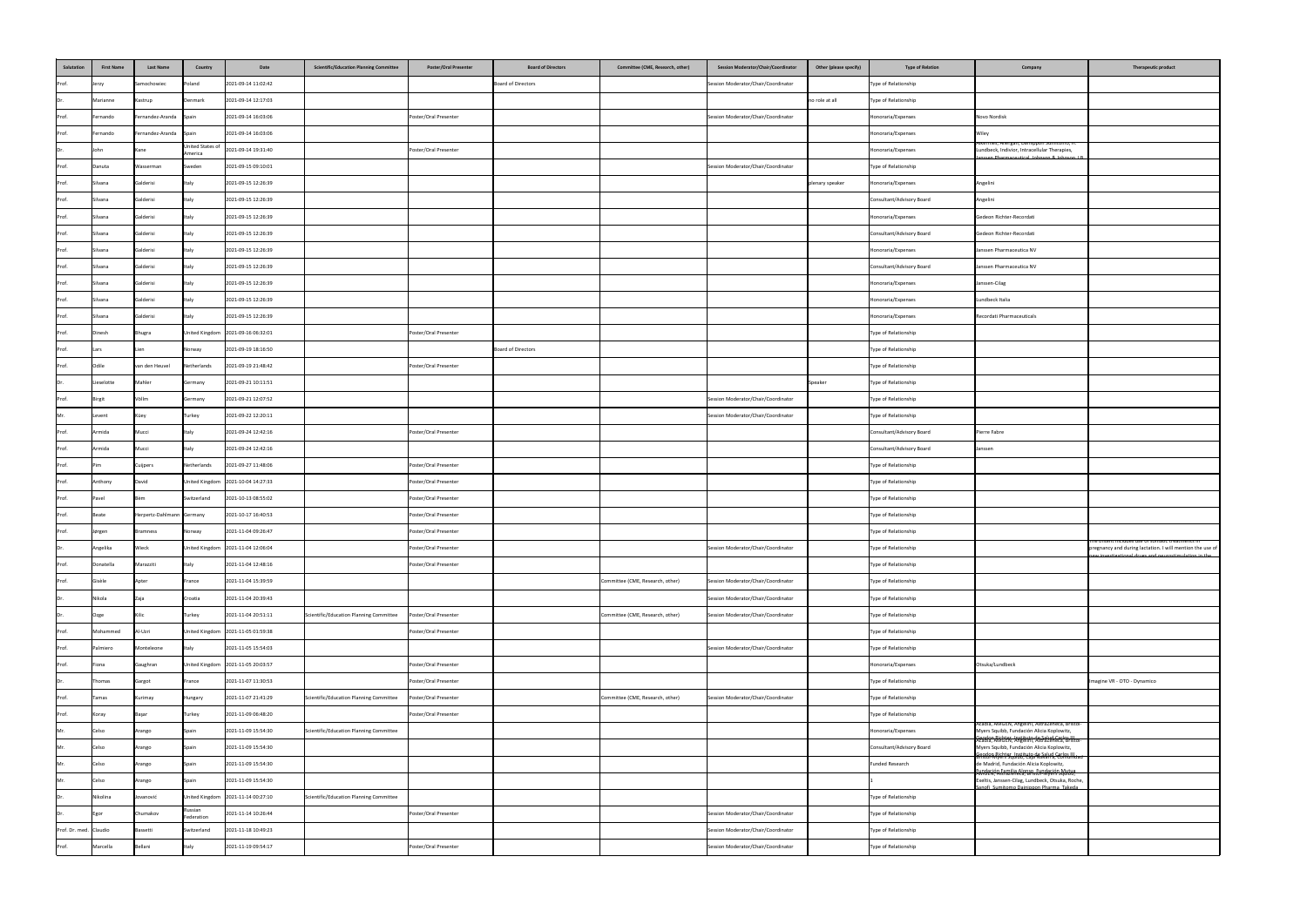| Salutation   | <b>First Name</b> | <b>Last Name</b>         | <b>Country</b>              | <b>Scientific/Education Planning Committee</b><br>Date         | <b>Poster/Oral Presenter</b>                   | <b>Board of Directors</b> | <b>Committee (CME, Research, other)</b> | <b>Session Moderator/Chair/Coordinator</b>                                 | Other (please specify) | <b>Type of Relation</b>                      | Company                                              | <b>Therapeutic product</b>                                                   |
|--------------|-------------------|--------------------------|-----------------------------|----------------------------------------------------------------|------------------------------------------------|---------------------------|-----------------------------------------|----------------------------------------------------------------------------|------------------------|----------------------------------------------|------------------------------------------------------|------------------------------------------------------------------------------|
| Dr.          | Liene             |                          | Latvia                      | 2021-11-21 06:58:28                                            |                                                |                           |                                         | Session Moderator/Chair/Coordinator                                        |                        | Type of Relationship                         |                                                      |                                                                              |
| Prof.        | Elena             | Moro                     | France                      | 2021-11-21 12:13:39                                            |                                                |                           |                                         |                                                                            | Speaker                | Type of Relationship                         |                                                      |                                                                              |
| Mrs.         |                   | Chkonia                  | Georgia                     | 2021-11-21 16:56:20                                            | Poster/Oral Presenter                          |                           |                                         |                                                                            |                        | Type of Relationship                         |                                                      |                                                                              |
| Dr.          | Anna              | Potyrcha                 | France                      | 2021-11-21 19:24:44                                            | Poster/Oral Presenter                          |                           |                                         |                                                                            |                        | Type of Relationship                         |                                                      |                                                                              |
| Dr           | Chris             | O'Loughlin               |                             | United Kingdom 2021-11-22 15:30:06                             | Poster/Oral Presenter                          |                           |                                         |                                                                            |                        | Type of Relationship                         |                                                      |                                                                              |
| Prof.        | Philippe          | Courtet                  | France                      | 2021-11-23 17:54:56                                            | Poster/Oral Presenter                          |                           |                                         |                                                                            |                        | Type of Relationship                         |                                                      |                                                                              |
| Prof.        | Janet             | Treasure                 |                             | United Kingdom 2021-11-25 07:10:46                             |                                                |                           |                                         | Session Moderator/Chair/Coordinator                                        |                        | Type of Relationship                         |                                                      | i will cite papers on metroleptin for AN                                     |
| Prof.        | Zoltan            | Rihmer                   | Hungary                     | 2021-11-25 07:35:27                                            | Poster/Oral Presenter                          |                           | Committee (CME, Research, other)        | Session Moderator/Chair/Coordinator                                        |                        | Type of Relationship                         |                                                      |                                                                              |
| Dr.          | Alessandra        | Minelli                  | Italy                       | 2021-11-25 08:47:33                                            | Poster/Oral Presenter                          |                           |                                         | Session Moderator/Chair/Coordinator                                        |                        | Type of Relationship                         |                                                      |                                                                              |
| Prof.        | Jean-Paul         | Selten                   | Netherlands                 | 2021-11-25 08:57:09                                            | Poster/Oral Presenter                          |                           |                                         |                                                                            |                        | Type of Relationship                         |                                                      |                                                                              |
| Prof.        |                   | Bouckaert                | Belgium                     | 2021-11-25 09:27:29                                            |                                                |                           |                                         | Session Moderator/Chair/Coordinator                                        |                        | Type of Relationship                         |                                                      |                                                                              |
| Dr.          | Alessandro        | Crippa                   | <b>I</b> taly               | 2021-11-25 09:28:28                                            | Poster/Oral Presenter                          |                           |                                         | Session Moderator/Chair/Coordinator                                        |                        | Type of Relationship                         |                                                      |                                                                              |
| Dr           | Lucia             | Valmaggia                |                             | United Kingdom 2021-11-25 09:46:01                             |                                                |                           |                                         | Session Moderator/Chair/Coordinator                                        |                        | Type of Relationship                         |                                                      |                                                                              |
| Prof. Dame   |                   | Wykes                    |                             | United Kingdom 2021-11-25 10:06:18                             | Poster/Oral Presenter                          |                           |                                         | Session Moderator/Chair/Coordinator                                        |                        | Type of Relationship                         |                                                      |                                                                              |
| Prof.        | Chris             | Baeken                   | Belgium                     | 2021-11-25 10:17:38                                            | Poster/Oral Presenter                          |                           |                                         |                                                                            |                        | Type of Relationship                         |                                                      |                                                                              |
| Prof.        | Antonio           | Vita                     | Italy                       | 2021-11-25 10:40:49                                            | Poster/Oral Presenter                          |                           |                                         | Session Moderator/Chair/Coordinator                                        |                        | Type of Relationship                         |                                                      |                                                                              |
| Prof.        | Anita             | Riecher-Rössler          | Switzerland                 | 2021-11-25 12:22:08                                            |                                                |                           |                                         | Session Moderator/Chair/Coordinator                                        |                        | Type of Relationship                         |                                                      |                                                                              |
| Dr.          | <b>Boris</b>      | Chaumette                | France                      | 2021-11-25 15:31:11                                            | Poster/Oral Presenter                          |                           | Committee (CME, Research, other)        |                                                                            |                        | Type of Relationship                         |                                                      |                                                                              |
| Dr.          | Marco             | ISolmi                   | Canada                      | 2021-11-25 18:08:01                                            | Poster/Oral Presenter                          |                           |                                         | Session Moderator/Chair/Coordinator                                        |                        | Honoraria/Expenses                           | Lundbeck, Angelini                                   |                                                                              |
| Mr.          | Umut              | Kahraman                 | Turkey                      | 2021-11-25 18:38:25                                            |                                                |                           |                                         |                                                                            | Speaker                | Type of Relationship                         |                                                      |                                                                              |
| Dr.          | Lionel            | Cailhol                  | Canada                      | 2021-11-25 23:21:44                                            |                                                |                           |                                         |                                                                            | CME session            | Type of Relationship                         |                                                      | Pharmacological treatment of BPD patients                                    |
| Prof.        | Frauke            | Schultze-Lutter          | Germany                     | 2021-11-26 09:56:13                                            |                                                |                           |                                         | Session Moderator/Chair/Coordinator                                        |                        | Type of Relationship                         |                                                      |                                                                              |
| Prof.        | Gabor             | Keitner                  | United States of<br>America | 2021-11-26 17:40:43                                            | Poster/Oral Presenter                          |                           |                                         |                                                                            |                        | Type of Relationship                         |                                                      |                                                                              |
| Prof.        | Wissam            | El-Hage                  | France<br>United States of  | 2021-11-26 18:59:18                                            | Poster/Oral Presenter                          |                           |                                         |                                                                            |                        | Type of Relationship                         |                                                      |                                                                              |
| Dr.          | Victor            | Pereira-Sanchez          | America                     | 2021-11-26 20:59:28                                            | Poster/Oral Presenter                          |                           |                                         | Session Moderator/Chair/Coordinator                                        |                        | Type of Relationship                         |                                                      |                                                                              |
| IDr. I       | <b>Jane</b>       | McCarthy                 |                             | United Kingdom 2021-11-27 17:39:55                             | Poster/Oral Presenter                          |                           |                                         |                                                                            |                        | Type of Relationship                         |                                                      |                                                                              |
| Prof.        | Robert            | Krueger                  | America                     | United States of 2021-11-27 18:25:10                           | Poster/Oral Presenter                          |                           |                                         |                                                                            |                        | Type of Relationship                         |                                                      |                                                                              |
| Mrs.         | J.J. Sandra       | Kooij                    | Netherlands                 | 2021-11-28 13:40:41<br>Scientific/Education Planning Committee |                                                | Board of Directors        |                                         |                                                                            |                        | Type of Relationship                         |                                                      |                                                                              |
| Prof.        | István            | Bitter                   | Hungary                     | Scientific/Education Planning Committee<br>2021-11-29 08:55:32 | Poster/Oral Presenter                          |                           |                                         | Session Moderator/Chair/Coordinator                                        | Course director        | Honoraria/Expenses                           | Gedeon Richter                                       |                                                                              |
| Prof.        | István            | Bitter                   | Hungary                     | 2021-11-29 08:55:32                                            |                                                |                           |                                         |                                                                            |                        | Honoraria/Expenses                           | Hikma Pharmaceuticals                                |                                                                              |
| Prof.        | István            | Bitter                   | Hungary                     | 2021-11-29 08:55:32                                            |                                                |                           |                                         |                                                                            |                        | Honoraria/Expenses                           | Janssen/Janssen Cilag                                |                                                                              |
| Prof.        | István            | <b>Bitter</b>            | Hungary                     | 2021-11-29 08:55:32                                            |                                                |                           |                                         |                                                                            |                        | Honoraria/Expenses                           | Lundbeck<br>Medichem Pharmaceuticals, Inc. by Unilab |                                                                              |
| Prof.        | István            | <b>Bitter</b>            | Hungary                     | 2021-11-29 08:55:32                                            |                                                |                           |                                         |                                                                            |                        | Honoraria/Expenses                           | Philippines                                          |                                                                              |
| Prof.        | István            | <b>Bitter</b>            | Hungary                     | 2021-11-29 08:55:32                                            |                                                |                           |                                         |                                                                            |                        | Honoraria/Expenses                           | Mitsubishi Tanabe Pharma Singapore Pte. Ltd          |                                                                              |
| Prof.        | István            | Bitter                   | Hungary                     | 2021-11-29 08:55:32                                            |                                                |                           |                                         |                                                                            |                        | Consultant/Advisory Board                    | Janssen-Cilag (Hungary)                              |                                                                              |
| Prof.        | István            | Bitter                   | Hungary                     | 2021-11-29 08:55:32                                            |                                                |                           |                                         |                                                                            |                        | Consultant/Advisory Board                    | Gedeon Richter                                       |                                                                              |
| Dr.          | Albert            | Batalla                  | Netherlands                 | 2021-11-29 09:57:19                                            | Poster/Oral Presenter                          |                           |                                         |                                                                            |                        | Type of Relationship                         |                                                      | Medicinal cannabis                                                           |
| Prof.        | Thomas            | Pollmächer<br>Menchón    | Germany                     | 2021-11-29 12:23:24                                            | Poster/Oral Presenter                          |                           |                                         |                                                                            |                        | Type of Relationship                         |                                                      | Deep brain stimulation in OCD and augmentation                               |
| Professor    | José              |                          | Spain                       | 2021-12-01 04:08:50                                            | Poster/Oral Presenter                          |                           |                                         |                                                                            |                        | Type of Relationship                         |                                                      | strategies in resistant OCD                                                  |
| Prof.        | Pilar             | Lusilla-Palacios         | Spain                       | 2021-12-01 08:19:59                                            | Poster/Oral Presenter                          |                           |                                         |                                                                            |                        | Type of Relationship                         |                                                      |                                                                              |
| Dr.          | Mara              | Dierssen                 | Spain                       | 2021-12-01 15:18:20                                            | Poster/Oral Presenter                          |                           |                                         |                                                                            |                        | Type of Relationship                         |                                                      |                                                                              |
| Dr.          | Marisa            | Casanova Dias<br>Schiltz |                             | United Kingdom 2021-12-01 15:50:48                             |                                                |                           |                                         | Session Moderator/Chair/Coordinator                                        |                        | Type of Relationship                         |                                                      |                                                                              |
| Prof.        | Kolja<br>Naomi    |                          | Germany                     | 2021-12-01 15:53:22                                            | Poster/Oral Presenter<br>Poster/Oral Presenter |                           |                                         | Session Moderator/Chair/Coordinator<br>Session Moderator/Chair/Coordinator |                        | Type of Relationship                         |                                                      | potential use of pharmacological or somatic or                               |
| Prof.<br>Ms. | Katerini          | Fineberg<br>Nomidou      | Greece                      | United Kingdom 2021-12-01 16:30:53<br>2021-12-01 16:55:23      | Poster/Oral Presenter                          |                           |                                         |                                                                            |                        | Type of Relationship<br>Type of Relationship |                                                      | psychological treatments for obsessive compulsive and<br>addictive disorders |
| Prof.        | Madia             |                          |                             | 2021-12-01 16:57:13                                            | Poster/Oral Presenter                          |                           |                                         |                                                                            |                        | Type of Relationship                         |                                                      |                                                                              |
|              | Joseph            | Lozupone                 | Italy<br>United States of   | 2021-12-01 22:54:28                                            |                                                |                           |                                         |                                                                            |                        |                                              |                                                      |                                                                              |
| Prof.        |                   | Ventura                  | America                     |                                                                |                                                |                           |                                         | Session Moderator/Chair/Coordinator                                        |                        | Type of Relationship                         |                                                      |                                                                              |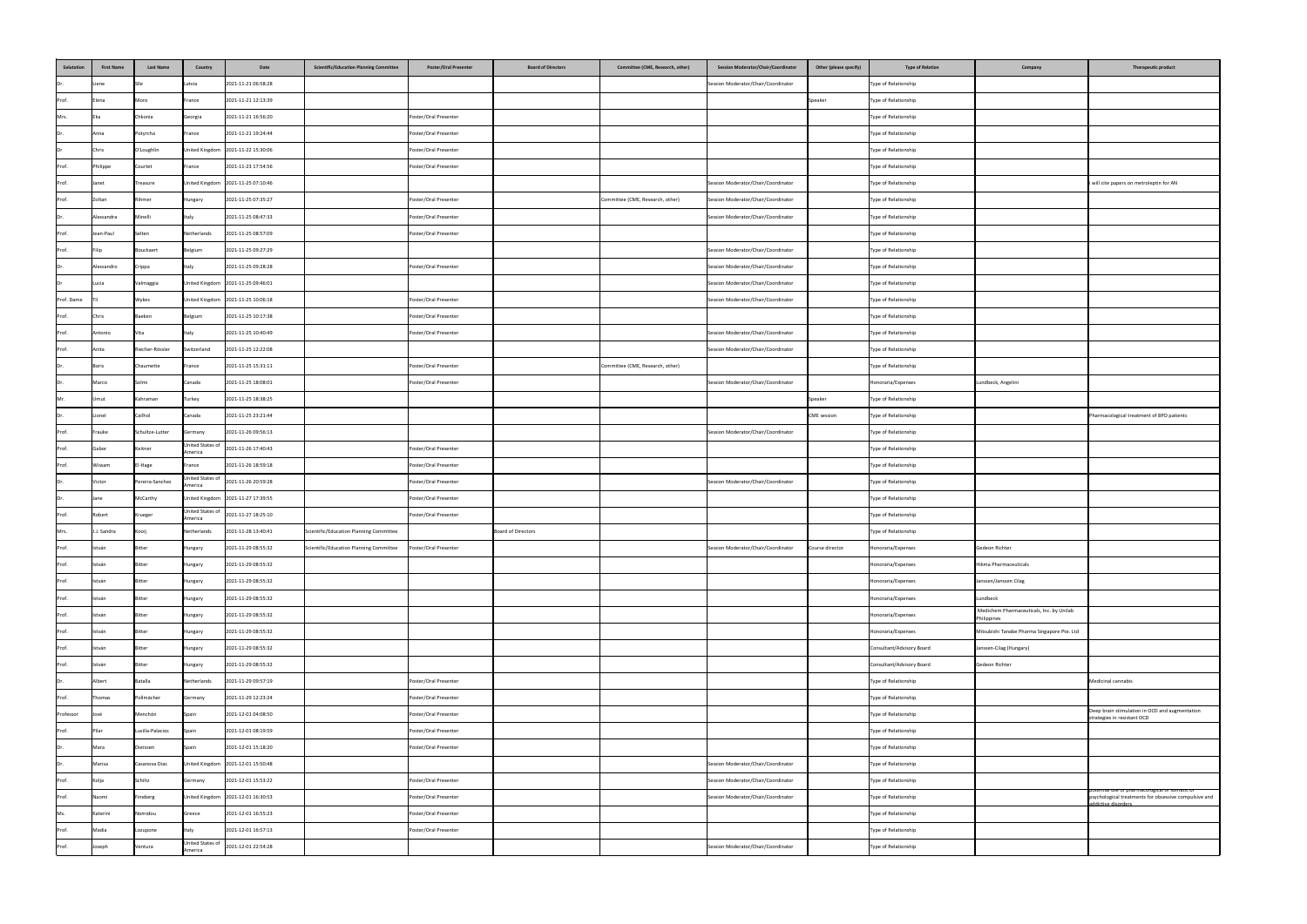| Salutation   | <b>First Name</b> | <b>Last Name</b>         | <b>Country</b>              | <b>Scientific/Education Planning Committee</b><br>Date                          | <b>Poster/Oral Presenter</b><br><b>Board of Directors</b> | Committee (CME, Research, other) | Other (please specify)<br><b>Session Moderator/Chair/Coordinator</b> | <b>Type of Relation</b>   | Company                                      | Therapeutic product                                                                                                                                              |
|--------------|-------------------|--------------------------|-----------------------------|---------------------------------------------------------------------------------|-----------------------------------------------------------|----------------------------------|----------------------------------------------------------------------|---------------------------|----------------------------------------------|------------------------------------------------------------------------------------------------------------------------------------------------------------------|
| Prof.        | Donald            |                          | America                     | United States of 2021-12-02 00:15:46                                            | Poster/Oral Presenter                                     |                                  | Session Moderator/Chair/Coordinator                                  | Type of Relationship      |                                              |                                                                                                                                                                  |
| Dr           | Juta              | Jaudzema                 | Latvia                      | 2021-12-02 06:37:56                                                             | Poster/Oral Presenter                                     |                                  |                                                                      | Type of Relationship      |                                              |                                                                                                                                                                  |
| Prof.        | Alessio           | Squassina                | Italy                       | 2021-12-02 10:29:26                                                             | Poster/Oral Presenter                                     |                                  |                                                                      | Type of Relationship      |                                              |                                                                                                                                                                  |
| IDr.         | Paolo             | Ossola                   | Italy                       | 2021-12-02 11:08:50                                                             | Poster/Oral Presenter                                     |                                  |                                                                      | Type of Relationship      |                                              |                                                                                                                                                                  |
| Dr           | Marloes           | Henckens                 | Netherlands                 | 2021-12-02 13:12:38                                                             | Poster/Oral Presenter                                     |                                  |                                                                      | Type of Relationship      |                                              |                                                                                                                                                                  |
| Dr           | Petr              | Winkler                  |                             | Czech Republic 2021-12-02 17:18:36                                              | Poster/Oral Presenter                                     |                                  |                                                                      | Type of Relationship      |                                              |                                                                                                                                                                  |
| Prof.        | Chiara            | Nosarti                  |                             | United Kingdom 2021-12-02 17:47:21                                              | Poster/Oral Presenter                                     |                                  |                                                                      | Type of Relationship      |                                              |                                                                                                                                                                  |
| IDr.         | Bernardo          | Dell'Osso                | Italy                       | 2021-12-02 18:44:33                                                             | Poster/Oral Presenter                                     |                                  |                                                                      | Honoraria/Expenses        | Angelini                                     |                                                                                                                                                                  |
| IDr.         | Bernardo          | Dell'Osso                | Italy                       | 2021-12-02 18:44:33                                                             |                                                           |                                  |                                                                      | Honoraria/Expenses        | Lundbeck                                     |                                                                                                                                                                  |
| Prof.        | Angelos           | Halaris                  | United States of<br>America | 2021-12-03 02:49:15                                                             |                                                           |                                  | Session Moderator/Chair/Coordinator                                  | Type of Relationship      |                                              |                                                                                                                                                                  |
| Ms.          | Hilkka            | Kärkkäinen               | Finland                     | Scientific/Education Planning Committee<br>2021-12-03 12:31:51                  | Poster/Oral Presenter<br>Board of Directors               |                                  | Session Moderator/Chair/Coordinator                                  | Type of Relationship      |                                              |                                                                                                                                                                  |
| Prof.        | Andreas           | Stevens                  | Germany                     | 2021-12-04 14:11:56                                                             | Poster/Oral Presenter                                     |                                  |                                                                      | Type of Relationship      |                                              |                                                                                                                                                                  |
| <b>Prof.</b> | Gabriele          | arhc<br>,,,,,            | <b>ustria</b>               | 2021-12-05 11:08:27                                                             | Poster/Oral Presenter                                     |                                  |                                                                      | Honoraria/Expenses        | Schwabe, Lundbeck, Recordati, Mylan, Janssen |                                                                                                                                                                  |
| Prof.        | Benjamin          | Rolland                  | France                      | 2021-12-05 15:55:29                                                             | Poster/Oral Presenter                                     |                                  |                                                                      | Consultant/Advisory Board | PileJe                                       |                                                                                                                                                                  |
| Prof.        | Benjamin          | Rolland                  | France                      | 2021-12-05 15:55:29                                                             |                                                           |                                  |                                                                      | Funded Research           | Panaxia                                      |                                                                                                                                                                  |
| Prof.        | Benjamin          | Rolland                  | France                      | 2021-12-05 15:55:29                                                             |                                                           |                                  |                                                                      | Consultant/Advisory Board | Camurus                                      |                                                                                                                                                                  |
| Prof.        | Benjamin          | Rolland                  | France                      | 2021-12-05 15:55:29                                                             |                                                           |                                  |                                                                      | Consultant/Advisory Board | Gilead                                       |                                                                                                                                                                  |
| Prof.        | Benjamin          | Rolland                  | France                      | 2021-12-05 15:55:29                                                             |                                                           |                                  |                                                                      | Consultant/Advisory Board | Abbvie                                       |                                                                                                                                                                  |
| Prof.        | Benjamin          | Rolland                  | France                      | 2021-12-05 15:55:29                                                             |                                                           |                                  |                                                                      | Consultant/Advisory Board | Indivior                                     |                                                                                                                                                                  |
| Prof.        | Benjamin          | Rolland                  | France                      | 2021-12-05 15:55:29                                                             |                                                           |                                  |                                                                      | Honoraria/Expenses        | Ethypharm                                    |                                                                                                                                                                  |
| Prof.        | Benjamin          | Rolland                  | France                      | 2021-12-05 15:55:29                                                             |                                                           |                                  |                                                                      | Honoraria/Expenses        | PolPharma                                    |                                                                                                                                                                  |
| Prof.        | Benjamin          | Rolland                  | France                      | 2021-12-05 15:55:29                                                             |                                                           |                                  |                                                                      | Consultant/Advisory Board | Zentiva                                      |                                                                                                                                                                  |
| Prof.        | Benjamin          | Rolland                  | France                      | 2021-12-05 15:55:29                                                             |                                                           |                                  |                                                                      | Honoraria/Expenses        | Janssen                                      |                                                                                                                                                                  |
| Prof.        | Benjamin          | Rolland                  | France                      | 2021-12-05 15:55:29                                                             |                                                           |                                  |                                                                      | Funded Research           | <b>MSD</b>                                   |                                                                                                                                                                  |
| Prof.        | Benjamin          | Rolland                  | France                      | 2021-12-05 15:55:29                                                             |                                                           |                                  |                                                                      | Honoraria/Expenses        | Recordati                                    |                                                                                                                                                                  |
| Prof.        | Benjamin          | Rolland                  | France                      | 2021-12-05 15:55:29                                                             |                                                           |                                  |                                                                      | Consultant/Advisory Board | Accord Healthcare                            |                                                                                                                                                                  |
| Prof.        | Benjamin          | Rolland                  | France                      | 2021-12-05 15:55:29                                                             |                                                           |                                  |                                                                      | Honoraria/Expenses        | Grünenthal                                   |                                                                                                                                                                  |
| Prof.        | Benjamin          | Rolland                  | France                      | 2021-12-05 15:55:29                                                             |                                                           |                                  |                                                                      | Honoraria/Expenses        | HAC Pharma / Medice                          |                                                                                                                                                                  |
| Prof.        | Benjamin          | Rolland                  | France                      | 2021-12-05 15:55:29                                                             |                                                           |                                  |                                                                      | Honoraria/Expenses        | Shire                                        |                                                                                                                                                                  |
| IDr          | Caroline          | Jung-Sievers             | Germany                     | 2021-12-06 14:06:16                                                             | Poster/Oral Presenter                                     |                                  |                                                                      | Type of Relationship      |                                              |                                                                                                                                                                  |
| IDr.         | Ylva              | Ginsberg                 | Sweden                      | 2021-12-06 15:19:35                                                             | Poster/Oral Presenter                                     |                                  |                                                                      | Type of Relationship      |                                              |                                                                                                                                                                  |
| Prof.        | Tom               | Craig                    |                             | United Kingdom   2021-12-07 15:40:59<br>Scientific/Education Planning Committee | Poster/Oral Presenter                                     |                                  |                                                                      | Type of Relationship      |                                              | AVATAR therapy a psychological intervention                                                                                                                      |
| Dr           | Anne-Laure        | Sutter-Dallay            | France                      | 2021-12-07 16:43:57                                                             | Poster/Oral Presenter                                     |                                  |                                                                      | Type of Relationship      |                                              |                                                                                                                                                                  |
| IDr.         | Nadia             | Morales                  | Spain                       | 2021-12-07 16:44:31                                                             | Poster/Oral Presenter                                     |                                  |                                                                      | Type of Relationship      |                                              |                                                                                                                                                                  |
| Prof.        | Philippa          | Garety                   |                             | United Kingdom 2021-12-07 16:47:59                                              | Poster/Oral Presenter                                     |                                  | Session Moderator/Chair/Coordinator                                  | Type of Relationship      |                                              |                                                                                                                                                                  |
| Prof.        | Christoph         | Steinebach               | Switzerland                 | 2021-12-07 17:18:56                                                             |                                                           |                                  | Session Moderator/Chair/Coordinator                                  | Type of Relationship      |                                              |                                                                                                                                                                  |
| IDr.         | Adil              | Qureshi                  | Spain                       | 2021-12-08 12:29:58                                                             | Poster/Oral Presenter                                     |                                  | Session Moderator/Chair/Coordinator                                  | Type of Relationship      |                                              |                                                                                                                                                                  |
| IDr          | György            | Németh                   | Hungary                     | 2021-12-08 16:32:54                                                             |                                                           |                                  | Session Moderator/Chair/Coordinator                                  | Employee                  | Gedeon Richter Plc.                          |                                                                                                                                                                  |
| IDr.         | Antoni            |                          | Spain                       | 2021-12-10 10:24:57                                                             |                                                           |                                  | Session Moderator/Chair/Coordinator                                  | Type of Relationship      |                                              | will present data on sodium oxybate for the treatment<br>of alcohol use disordeers. This drug is approved in<br>Austria and Italy but not in the rest of the FIL |
| Prof.        | Norman            | Sartorius                | Switzerland                 | 2021-12-13 10:16:38<br>Scientific/Education Planning Committee                  | Poster/Oral Presenter                                     |                                  | Session Moderator/Chair/Coordinator                                  | Type of Relationship      |                                              |                                                                                                                                                                  |
| IDr.         | Hugo              | López-Pelayo             | Spain                       | 2021-12-13 16:02:06                                                             | Poster/Oral Presenter                                     |                                  |                                                                      |                           | Lundbeck                                     |                                                                                                                                                                  |
| Prof.        | Andreas           | Meyer-Lindenberg Germany |                             | 2021-12-15 13:31:13                                                             | Poster/Oral Presenter                                     |                                  |                                                                      | Type of Relationship      |                                              |                                                                                                                                                                  |
| Prof.        | Matej             | Stuhec                   | Slovenia                    | 2021-12-15 14:04:32                                                             |                                                           |                                  | Session Moderator/Chair/Coordinator                                  | Honoraria/Expenses        | Lundbeck Pharma                              |                                                                                                                                                                  |
| Prof.        | Matej             | Stuhec                   | Slovenia                    | 2021-12-15 14:04:32                                                             |                                                           |                                  |                                                                      | Honoraria/Expenses        | Bonifar                                      |                                                                                                                                                                  |
| Prof.        | Matej             | Stuhec                   | Slovenia                    | 2021-12-15 14:04:32                                                             |                                                           |                                  |                                                                      | Honoraria/Expenses        | Gedeon Richter                               |                                                                                                                                                                  |
| Prof.        | Matej             | Stuhec                   | Slovenia                    | 2021-12-15 14:04:32                                                             |                                                           |                                  |                                                                      | Honoraria/Expenses        |                                              |                                                                                                                                                                  |
|              | Clare             | Dolman                   |                             | United Kingdom 2021-12-16 11:24:34                                              |                                                           |                                  | workshop speaker                                                     | Type of Relationship      |                                              |                                                                                                                                                                  |
|              |                   |                          |                             |                                                                                 |                                                           |                                  |                                                                      |                           |                                              |                                                                                                                                                                  |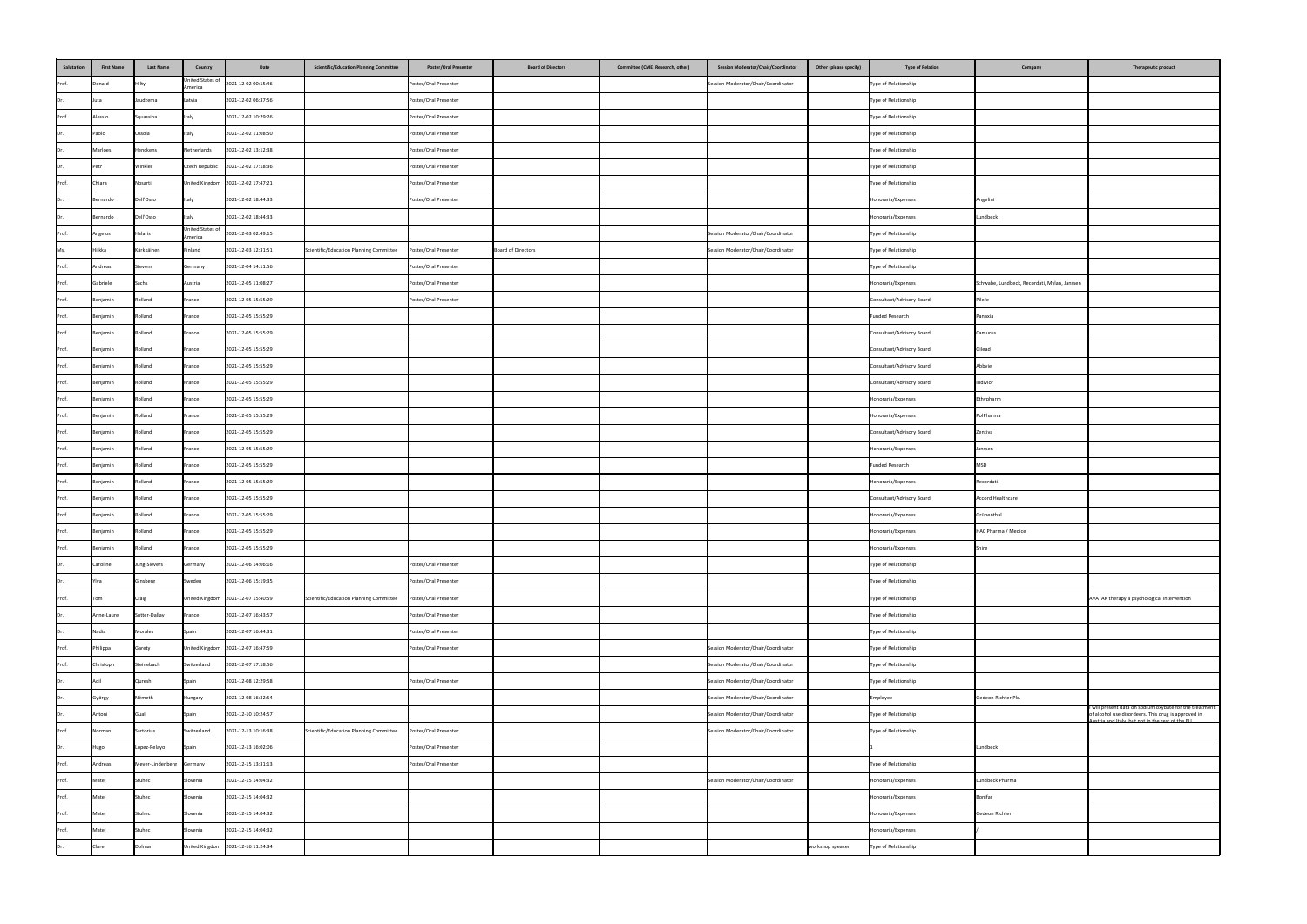| Salutation  | <b>First Name</b> | <b>Last Name</b>                | <b>Country</b>              | Date<br><b>Scientific/Education Planning Committee</b> | <b>Poster/Oral Presenter</b><br><b>Board of Directors</b> | <b>Committee (CME, Research, other)</b> | <b>Session Moderator/Chair/Coordinator</b> | Other (please specify) | <b>Type of Relation</b>   | Company<br>Therapeutic product |
|-------------|-------------------|---------------------------------|-----------------------------|--------------------------------------------------------|-----------------------------------------------------------|-----------------------------------------|--------------------------------------------|------------------------|---------------------------|--------------------------------|
| IDr.        | Alexandra         | Philipsen                       | Germany                     | 2021-12-17 08:39:35                                    | Poster/Oral Presenter                                     |                                         |                                            |                        | Type of Relationship      |                                |
| IDr         | Vicenç            |                                 | Spain                       | 2021-12-17 10:50:07                                    | Poster/Oral Presenter                                     |                                         |                                            |                        | Type of Relationship      |                                |
| Prof.       | lEva              | Dierckx                         | Belgium                     | 2021-12-17 10:55:05                                    | Poster/Oral Presenter                                     |                                         |                                            |                        | Type of Relationship      |                                |
| Prof.       | Sarah             | isanby                          | United States of<br>America | 2021-12-17 12:53:55                                    |                                                           |                                         | Session Moderator/Chair/Coordinator        | presenter              | Type of Relationship      | TMS, MST                       |
| IDr.        | Maria             | Nobile                          | Italy                       | 2021-12-17 14:55:09                                    | Poster/Oral Presenter                                     |                                         | Session Moderator/Chair/Coordinator        |                        | Type of Relationship      |                                |
| Dr          | Natalia           | Semenova                        | Russian<br>Federation       | 2021-12-18 13:00:07                                    | Poster/Oral Presenter                                     |                                         |                                            |                        | Type of Relationship      |                                |
| IDr.        | Isabel            | Maurus                          | Germany                     | 2021-12-18 15:57:29                                    | Poster/Oral Presenter                                     |                                         | Session Moderator/Chair/Coordinator        |                        | Type of Relationship      |                                |
| <b>Miss</b> | Charlotte         | Johnson                         | Belgium                     | 2021-12-19 09:29:13                                    |                                                           |                                         |                                            | Workshop presenter     | Type of Relationship      |                                |
| Prof.       | Krzysztof         | Krysta                          | Poland                      | 2021-12-19 09:31:25                                    | Poster/Oral Presenter                                     |                                         |                                            |                        | Type of Relationship      |                                |
| Prof.       | Nadia             | Micali                          | Switzerland                 | 2021-12-19 14:59:24                                    | Poster/Oral Presenter                                     |                                         |                                            |                        | Type of Relationship      |                                |
| IDr.        |                   | Santens                         | Belgium                     | 2021-12-19 17:59:47                                    | Poster/Oral Presenter                                     |                                         | Session Moderator/Chair/Coordinator        |                        | Type of Relationship      |                                |
| Dr.         | Frédéric          | Haesebaert                      | France                      | 2021-12-19 18:05:08                                    | Poster/Oral Presenter                                     |                                         |                                            |                        | Type of Relationship      |                                |
| Prof.       | Wim               | /eling                          | Netherlands                 | 2021-12-20 06:59:29                                    | Poster/Oral Presenter                                     |                                         |                                            |                        | Ownership/Equity Position | VRelax                         |
| IDr.        | Xenia             | Gonda                           | Hungary                     | 2021-12-20 09:25:28                                    | Poster/Oral Presenter                                     |                                         |                                            |                        | Type of Relationship      |                                |
| Prof.       | Diego             | de Leo                          | Italy                       | 2021-12-20 09:39:33                                    | Poster/Oral Presenter                                     |                                         | Session Moderator/Chair/Coordinator        |                        | Type of Relationship      |                                |
| IDr.        | Viktória          | Simon                           | Hungary                     | 2021-12-20 09:39:36                                    | Poster/Oral Presenter                                     |                                         |                                            |                        | Type of Relationship      |                                |
| IDr.        | Gaia              | Sampogna                        | Italy                       | 2021-12-20 10:12:50                                    | Poster/Oral Presenter                                     | Committee (CME, Research, other)        | Session Moderator/Chair/Coordinator        |                        | Type of Relationship      |                                |
| Mrs.        | Cécile            | Vuillermoz                      | France                      | 2021-12-20 10:16:49                                    | Poster/Oral Presenter                                     |                                         |                                            |                        | Type of Relationship      |                                |
| Prof.       | Andrea            | Raballo                         | Italy                       | 2021-12-20 10:20:45                                    |                                                           |                                         | Session Moderator/Chair/Coordinator        |                        | Type of Relationship      |                                |
| IDr.        | Philibert         | Duriez                          | France                      | 2021-12-20 10:31:41                                    | Poster/Oral Presenter                                     |                                         |                                            |                        | Type of Relationship      |                                |
| Prof.       | Jeffrey           | Lieberman                       | United States of<br>America | 2021-12-20 10:32:29                                    |                                                           |                                         | Session Moderator/Chair/Coordinator        |                        | Type of Relationship      |                                |
| Prof.       | David             | Curtis                          |                             | United Kingdom 2021-12-20 10:33:58                     | Poster/Oral Presenter                                     |                                         |                                            |                        | Type of Relationship      |                                |
|             | Simone            | Marchini                        | Belgium                     | 2021-12-20 10:43:13                                    | Poster/Oral Presenter                                     |                                         |                                            |                        | Type of Relationship      |                                |
| Ms.         | Chloé             | Tezenas du Montcel France       |                             | 2021-12-20 10:52:51                                    | Poster/Oral Presenter                                     |                                         |                                            |                        | Type of Relationship      |                                |
| IDr.        | Valentin          | Skryabin                        | Russian<br>Federation       | 2021-12-20 10:59:32                                    | Poster/Oral Presenter                                     |                                         |                                            |                        | Type of Relationship      |                                |
| Dr.         | <b>Ekin</b>       | Sönmez Güngör                   | Turkey                      | 2021-12-20 11:00:44                                    | Poster/Oral Presenter                                     |                                         |                                            |                        | Type of Relationship      |                                |
| Prof.       | Alessio Maria     | Monteleone                      | Italy                       | 2021-12-20 11:04:17                                    | Poster/Oral Presenter                                     |                                         |                                            |                        | Type of Relationship      |                                |
| Prof.       | Raul              | Andero                          | Spain                       | 2021-12-20 11:28:47                                    | Poster/Oral Presenter                                     |                                         |                                            |                        | Type of Relationship      |                                |
| Mr.         | Patrik            | Koncz                           | Hungary                     | 2021-12-20 12:47:49                                    | Poster/Oral Presenter                                     |                                         |                                            |                        | Type of Relationship      |                                |
| Ms.         | Lilla             | Kovacs                          | Hungary                     | 2021-12-20 12:59:49                                    | Poster/Oral Presenter                                     |                                         |                                            |                        | Type of Relationship      |                                |
| Mr.         | Benjamin          | Adebisi                         | Nigeria                     | 2021-12-20 14:42:15                                    | Poster/Oral Presenter                                     |                                         |                                            |                        | Type of Relationship      |                                |
| IDr.        | Claudinei         | Biazoli                         |                             | United Kingdom 2021-12-20 15:39:52                     | Poster/Oral Presenter                                     |                                         |                                            |                        | Type of Relationship      |                                |
| Mr.         | Nikolaj           | Høier                           | Denmark                     | 2021-12-20 16:26:26                                    | Poster/Oral Presenter                                     |                                         |                                            |                        | Type of Relationship      |                                |
| Mr.         | Alvaro            | Cerame                          | Spain                       | 2021-12-20 16:48:27                                    | Poster/Oral Presenter                                     |                                         |                                            |                        | Type of Relationship      |                                |
| Dr.         | Lorenzo           | Pelizza                         | Italy                       | 2021-12-20 16:51:37                                    | Poster/Oral Presenter                                     |                                         |                                            |                        | Type of Relationship      |                                |
| Ms.         | Emilie            | Wildman                         |                             | United Kingdom 2021-12-20 17:54:00                     | Poster/Oral Presenter                                     |                                         |                                            |                        | Type of Relationship      |                                |
| IDr.        | Brechje           | Dandachi-Fitzgerald Netherlands |                             | 2021-12-20 18:00:50                                    | Poster/Oral Presenter                                     |                                         |                                            |                        | Type of Relationship      |                                |
| IDr.        |                   | McDonald                        |                             | United Kingdom 2021-12-20 18:08:42                     | Poster/Oral Presenter                                     |                                         |                                            |                        | Type of Relationship      |                                |
| Dr.         | Guillaume         | Dumais-Lévesque                 | Canada                      | 2021-12-20 18:40:10                                    | Poster/Oral Presenter                                     |                                         |                                            |                        | Type of Relationship      |                                |
| Prof.       | Cherie            | Armour                          |                             | United Kingdom 2021-12-20 19:18:35                     | Poster/Oral Presenter                                     |                                         |                                            |                        | Type of Relationship      |                                |
| IDr.        | Rashmi            | Patel                           |                             | United Kingdom 2021-12-20 19:38:42                     | Poster/Oral Presenter                                     |                                         |                                            |                        | Employee                  | Holmusk                        |
| IDr         | Rashmi            | Patel                           |                             | United Kingdom 2021-12-20 19:38:42                     |                                                           |                                         |                                            |                        | Funded Research           | Janssen                        |
|             | Mário             | Santos                          | Portugal                    | 2021-12-20 21:13:18                                    | Poster/Oral Presenter                                     |                                         |                                            |                        | Honoraria/Expenses        | Janssen                        |
| Dr          | Mário             | Santos                          | Portugal                    | 2021-12-20 21:13:18                                    |                                                           |                                         |                                            |                        | Honoraria/Expenses        | Angelini                       |
| Dr.         | Mário             | Santos                          | Portugal                    | 2021-12-20 21:13:18                                    |                                                           |                                         |                                            |                        | Honoraria/Expenses        | Bial                           |
| Dr          | Mário             | Santos                          | Portugal                    | 2021-12-20 21:13:18                                    |                                                           |                                         |                                            |                        | Honoraria/Expenses        | Tecnifar                       |
|             | Marina            | Letica-Crepulja                 | Croatia                     | 2021-12-20 21:55:26                                    | Poster/Oral Presenter                                     |                                         |                                            |                        | Type of Relationship      |                                |
|             |                   |                                 |                             |                                                        |                                                           |                                         |                                            |                        |                           |                                |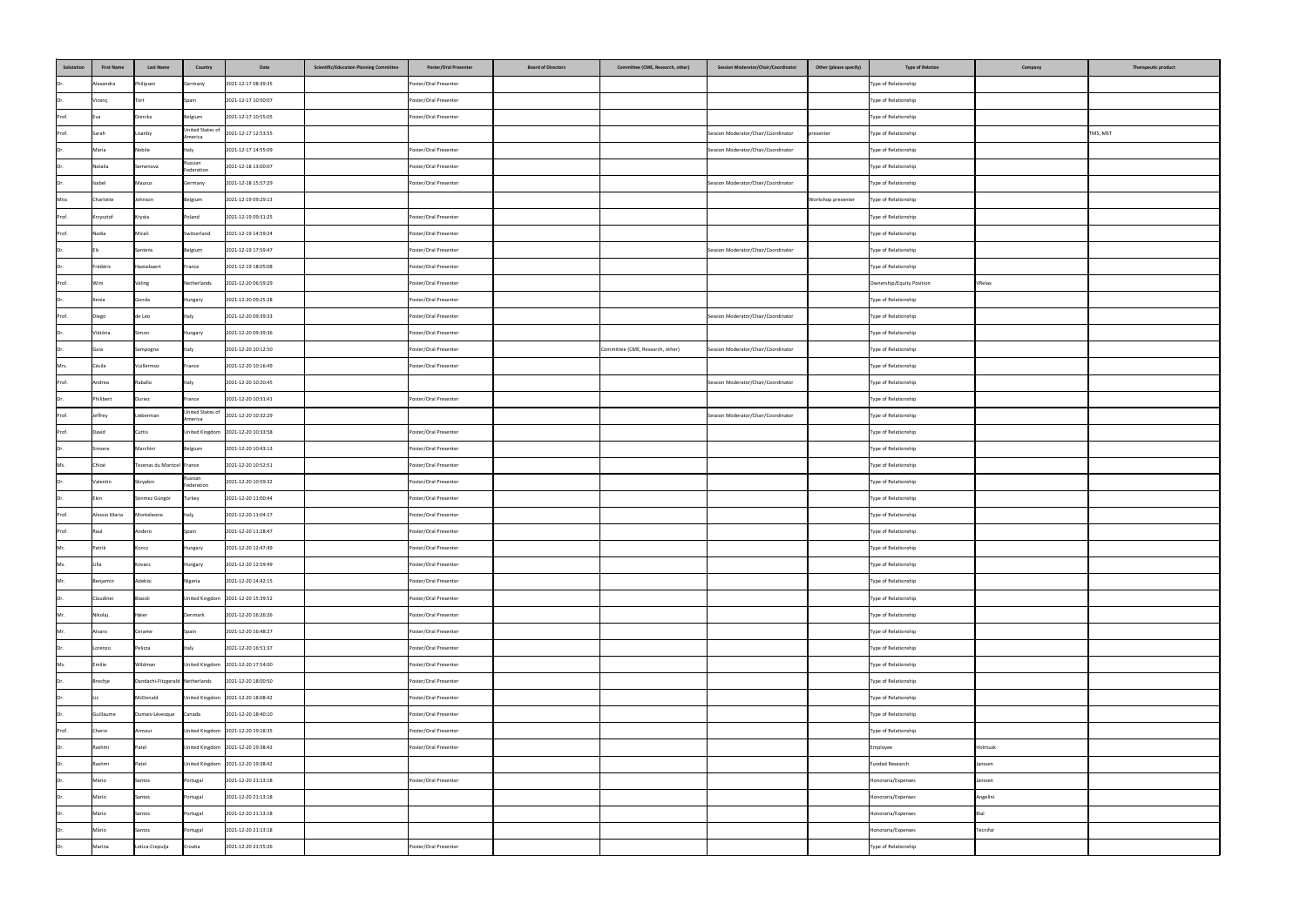| Salutation | <b>First Name</b> | <b>Last Name</b> | <b>Country</b>                    | <b>Scientific/Education Planning Committee</b><br>Date                                                                                 | <b>Poster/Oral Presenter</b><br><b>Board of Directors</b> | <b>Committee (CME, Research, other)</b><br><b>Session Moderator/Chair/Coordinator</b> | Other (please specify)                         | <b>Type of Relation</b>   | Company                                     | Therapeutic product                                                                                                                                                               |
|------------|-------------------|------------------|-----------------------------------|----------------------------------------------------------------------------------------------------------------------------------------|-----------------------------------------------------------|---------------------------------------------------------------------------------------|------------------------------------------------|---------------------------|---------------------------------------------|-----------------------------------------------------------------------------------------------------------------------------------------------------------------------------------|
| Dr         | Vivian            | <b>Tsang</b>     | Canada                            | 2021-12-21 00:38:45                                                                                                                    | Poster/Oral Presenter                                     |                                                                                       |                                                | Type of Relationship      |                                             |                                                                                                                                                                                   |
| Ms.        | Nermine           | Laaboub          | Switzerland                       | 2021-12-21 07:15:12                                                                                                                    | Poster/Oral Presenter                                     |                                                                                       |                                                | Type of Relationship      |                                             |                                                                                                                                                                                   |
| Dr.        | Gabriel           | Robert           | France                            | 2021-12-21 07:29:32<br>Scientific/Education Planning Committee                                                                         |                                                           |                                                                                       |                                                | Type of Relationship      |                                             | a recent paper suggest that methylphenidate has a<br>  modest effect size on apathy in AD. We will present this<br><u>aner while not encouraging MDs to prescribe it because.</u> |
| IDr.       | Francesco         | Rusconi          | Italy                             | 2021-12-21 08:01:47                                                                                                                    | Poster/Oral Presenter                                     |                                                                                       |                                                | Type of Relationship      |                                             |                                                                                                                                                                                   |
| Mr.        | Prakash           | Khanal           | Finland                           | 2021-12-21 08:26:17                                                                                                                    | Poster/Oral Presenter                                     |                                                                                       |                                                | Type of Relationship      |                                             |                                                                                                                                                                                   |
| Dr         | Mario             | Luciano          | <b>Italy</b>                      | 2021-12-21 09:02:44                                                                                                                    |                                                           | Session Moderator/Chair/Coordinator                                                   |                                                | Type of Relationship      |                                             |                                                                                                                                                                                   |
| IDr.       | Konstantinos      | Ioannidis        |                                   | United Kingdom 2021-12-21 09:42:43                                                                                                     | Poster/Oral Presenter                                     |                                                                                       |                                                | Type of Relationship      |                                             |                                                                                                                                                                                   |
| Mrs.       | Juliette          | Lagreula         | Belgium                           | 2021-12-21 10:27:20                                                                                                                    | Poster/Oral Presenter                                     |                                                                                       |                                                | Type of Relationship      |                                             |                                                                                                                                                                                   |
| Dr         | Philip            | <b>Brenner</b>   | Sweden                            | 2021-12-21 10:30:20                                                                                                                    | Poster/Oral Presenter                                     |                                                                                       |                                                | Funded Research           | Janssen Pharmaceuticals                     |                                                                                                                                                                                   |
|            | Kaija             | Järventausta     | Finland                           | 2021-12-21 12:36:29                                                                                                                    |                                                           | Session Moderator/Chair/Coordinator                                                   |                                                | Type of Relationship      |                                             |                                                                                                                                                                                   |
| Dr         | Nadine            | Hamieh           | France                            | 2021-12-21 13:22:58                                                                                                                    | Poster/Oral Presenter                                     |                                                                                       | EPA 2022 Research Prize   Type of Relationship |                           |                                             |                                                                                                                                                                                   |
| IDr.       | Leontien          | Jansen           | Belgium                           | 2021-12-21 23:45:00                                                                                                                    | Poster/Oral Presenter                                     |                                                                                       |                                                | Type of Relationship      |                                             |                                                                                                                                                                                   |
|            | Anne              | de Graaff        | Netherlands                       | 2021-12-22 08:54:23                                                                                                                    | Poster/Oral Presenter                                     |                                                                                       |                                                | Type of Relationship      |                                             |                                                                                                                                                                                   |
| Prof.      | Paolo             | Brambilla        | Italy                             | 2021-12-22 09:11:07                                                                                                                    | Poster/Oral Presenter                                     | Session Moderator/Chair/Coordinator                                                   |                                                | Type of Relationship      |                                             |                                                                                                                                                                                   |
| Mr.        | Troels            | Rømer            | Denmark                           | 2021-12-22 09:35:43                                                                                                                    | Poster/Oral Presenter                                     |                                                                                       |                                                | Type of Relationship      |                                             |                                                                                                                                                                                   |
| Mr.        | Jean-Charles      | Minier           | France                            | 2021-12-22 10:33:16                                                                                                                    | Poster/Oral Presenter                                     |                                                                                       |                                                | Type of Relationship      |                                             |                                                                                                                                                                                   |
| IDr.       | Sandra            | Abou Kassm       | France                            | 2021-12-22 10:41:33                                                                                                                    | Poster/Oral Presenter                                     |                                                                                       |                                                | Honoraria/Expenses        | Janssen                                     |                                                                                                                                                                                   |
| Prof.      | J.Antoni          | <b>QUIROGA</b>   | Spain                             | 2021-12-22 10:43:34                                                                                                                    | Poster/Oral Presenter                                     |                                                                                       |                                                | Consultant/Advisory Board | Janssen                                     |                                                                                                                                                                                   |
| Prof.      | J.Antoni          | <b>QUIROGA</b>   | Spain                             | 2021-12-22 10:43:34                                                                                                                    |                                                           |                                                                                       |                                                | Consultant/Advisory Board | Takeda                                      |                                                                                                                                                                                   |
| Prof.      | J.Antoni          | QUIROGA          | Spain                             | 2021-12-22 10:43:34                                                                                                                    |                                                           |                                                                                       |                                                | Consultant/Advisory Board | Medice                                      |                                                                                                                                                                                   |
| Prof.      | J.Antoni          | QUIROGA          | Spain                             | 2021-12-22 10:43:34                                                                                                                    |                                                           |                                                                                       |                                                | Honoraria/Expenses        | Novartis                                    |                                                                                                                                                                                   |
| Prof.      | J.Antoni          | QUIROGA          | Spain                             | 2021-12-22 10:43:34                                                                                                                    |                                                           |                                                                                       |                                                | Honoraria/Expenses        | l Bial                                      |                                                                                                                                                                                   |
| Prof.      | J.Antoni          | QUIROGA          | Spain                             | 2021-12-22 10:43:34                                                                                                                    |                                                           |                                                                                       |                                                | Honoraria/Expenses        | Uriach                                      |                                                                                                                                                                                   |
| Prof.      | J.Antoni          | QUIROGA          | Spain                             | 2021-12-22 10:43:34                                                                                                                    |                                                           |                                                                                       |                                                | Honoraria/Expenses        | Raffo                                       |                                                                                                                                                                                   |
| Prof.      | Michael           | Davidson         | Israel                            | 2021-12-22 12:25:05                                                                                                                    | Poster/Oral Presenter                                     |                                                                                       |                                                | Employee                  | Minerva Neurosciences                       |                                                                                                                                                                                   |
| Dr         | Anita             | Clayton          | United States of<br>America       | 2021-12-22 15:01:13                                                                                                                    | Poster/Oral Presenter                                     | Session Moderator/Chair/Coordinator                                                   |                                                | Funded Research           | Daré Bioscience                             | I am presenting on a drug that is in development.<br>(Zuranolone)                                                                                                                 |
| Dr         | Anita             | Clayton          | America                           | United States of 2021-12-22 15:01:13                                                                                                   |                                                           |                                                                                       |                                                | Funded Research           | Janssen                                     |                                                                                                                                                                                   |
| Dr.        | Anita             | Clayton          | United States of<br>America       | 2021-12-22 15:01:13                                                                                                                    |                                                           |                                                                                       |                                                | Funded Research           | Relmada Therapeutics, Inc                   |                                                                                                                                                                                   |
| Dr         | Anita             | Clayton          | United States of<br>America       | 2021-12-22 15:01:13                                                                                                                    |                                                           |                                                                                       |                                                | Funded Research           | Sage Therapeutics                           |                                                                                                                                                                                   |
| Dr         | Anita             | Clayton          | United States of<br>America       | 2021-12-22 15:01:13                                                                                                                    |                                                           |                                                                                       |                                                | Consultant/Advisory Board | Fabre-Kramer                                |                                                                                                                                                                                   |
| Dr.        | Anita             | Clayton          | United States of<br>America       | 2021-12-22 15:01:13                                                                                                                    |                                                           |                                                                                       |                                                | Consultant/Advisory Board | Janssen Research & Development, LLC         |                                                                                                                                                                                   |
| Dr.        | Anita             | Clayton          | America                           | United States of 2021-12-22 15:01:13                                                                                                   |                                                           |                                                                                       |                                                | Consultant/Advisory Board | MindCure                                    |                                                                                                                                                                                   |
| Dr         | Anita             | Clayton          | America                           | United States of $\Big  2021 - 12 - 22 \ 15:01:13 \ \Big $                                                                             |                                                           |                                                                                       |                                                | Consultant/Advisory Board | Ovoca Bio plc                               |                                                                                                                                                                                   |
| Dr         | Anita             | Clayton          | United States of<br>America       | 2021-12-22 15:01:13                                                                                                                    |                                                           |                                                                                       |                                                | Consultant/Advisory Board | PureTech Health                             |                                                                                                                                                                                   |
| IDr.       | Anita             | Clayton          | United States of<br>America       | 2021-12-22 15:01:13                                                                                                                    |                                                           |                                                                                       |                                                | Consultant/Advisory Board | S1 Biopharma                                |                                                                                                                                                                                   |
| IDr.       | Anita             | Clayton          | America                           | United States of 2021-12-22 15:01:13                                                                                                   |                                                           |                                                                                       |                                                | Consultant/Advisory Board | Sage Therapeutics                           |                                                                                                                                                                                   |
| Dr.        | Anita             | Clayton          | America                           | United States of 2021-12-22 15:01:13                                                                                                   |                                                           |                                                                                       |                                                | Consultant/Advisory Board | Takeda/Lundbeck                             |                                                                                                                                                                                   |
| Dr         | Anita             | Clayton          | United States of<br>America       | 2021-12-22 15:01:13                                                                                                                    |                                                           |                                                                                       |                                                | Consultant/Advisory Board | Vella Bioscience, Inc                       |                                                                                                                                                                                   |
| IDr.       | Anita             | Clayton          | United States of<br>America       | $\begin{array}{c} \begin{array}{c} \end{array} \end{array} \begin{array}{c} \text{2021-12-22} \end{array} \text{15:01:13} \end{array}$ |                                                           |                                                                                       |                                                | Consultant/Advisory Board | WCG MedAvante-ProPhase                      |                                                                                                                                                                                   |
| υr         | Anita             | Clayton          | America                           | United States of 2021-12-22 15:01:13                                                                                                   |                                                           |                                                                                       |                                                | Royalties/Patent          | Ballantine Books/Random House               |                                                                                                                                                                                   |
| IDr.       | Anita             | Clayton          | United States of<br>America       | 2021-12-22 15:01:13                                                                                                                    |                                                           |                                                                                       |                                                | Royalties/Patent          | Changes in Sexual Functioning Questionnaire |                                                                                                                                                                                   |
| IDr.       | Anita             | Clayton          | United States of<br>America       | 2021-12-22 15:01:13                                                                                                                    |                                                           |                                                                                       |                                                | Royalties/Patent          | <b>Guilford Publications</b>                |                                                                                                                                                                                   |
| Dr         | Anita             | Clayton          | United States of<br>America       | 2021-12-22 15:01:13                                                                                                                    |                                                           |                                                                                       |                                                | <b>Stock Options</b>      | Euthymics                                   |                                                                                                                                                                                   |
| Dr         | Anita             | Clayton          | <b>United States o</b><br>America | 2021-12-22 15:01:13                                                                                                                    |                                                           |                                                                                       |                                                | <b>Stock Options</b>      | Mediflix LLC                                |                                                                                                                                                                                   |
| Dr.        | Anita             | Clayton          | United States of<br>America       | 2021-12-22 15:01:13                                                                                                                    |                                                           |                                                                                       |                                                | <b>Stock Options</b>      | S1 Biopharma                                |                                                                                                                                                                                   |
| Dr.        | Lilac             | Lev-Ari          | Israel                            | 2021-12-22 16:44:12                                                                                                                    | Poster/Oral Presenter                                     |                                                                                       |                                                | Type of Relationship      |                                             |                                                                                                                                                                                   |
| Mrs.       | Alex              | Martin           |                                   | United Kingdom 2021-12-22 18:44:17                                                                                                     | Poster/Oral Presenter                                     |                                                                                       |                                                | Type of Relationship      |                                             |                                                                                                                                                                                   |
|            |                   |                  |                                   |                                                                                                                                        |                                                           |                                                                                       |                                                |                           |                                             |                                                                                                                                                                                   |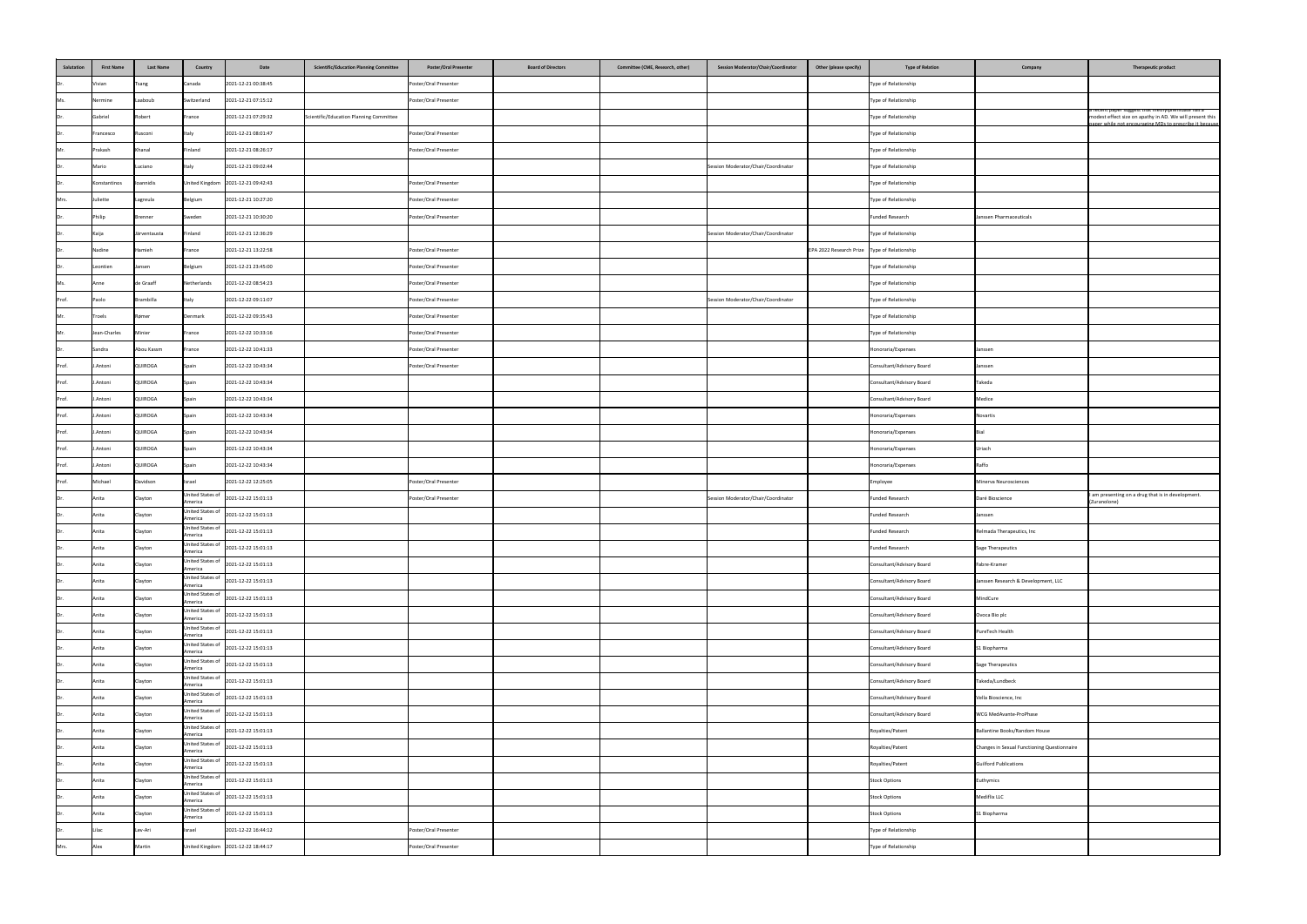| Salutation | <b>First Name</b> | <b>Last Name</b>      | Country                     | Date                               | <b>Scientific/Education Planning Committee</b> | <b>Poster/Oral Presenter</b> | <b>Board of Directors</b> | Committee (CME, Research, other) | <b>Session Moderator/Chair/Coordinator</b> | Other (please specify) | <b>Type of Relation</b>   | Company                                                                                          | Therapeutic product |
|------------|-------------------|-----------------------|-----------------------------|------------------------------------|------------------------------------------------|------------------------------|---------------------------|----------------------------------|--------------------------------------------|------------------------|---------------------------|--------------------------------------------------------------------------------------------------|---------------------|
| Dr.        | matteo            | innocenti             | Italy                       | 2021-12-22 19:40:01                |                                                | Poster/Oral Presenter        |                           |                                  |                                            |                        | Type of Relationship      |                                                                                                  |                     |
| Prof.      | Kuei-Ru           | Chou                  | Taiwan                      | 2021-12-23 00:48:07                |                                                | Poster/Oral Presenter        |                           |                                  |                                            |                        | Type of Relationship      |                                                                                                  |                     |
| Mr.        | Cees              | Weeland               | Netherlands                 | 2021-12-23 14:59:23                |                                                | Poster/Oral Presenter        |                           |                                  |                                            |                        | Type of Relationship      |                                                                                                  |                     |
| IDr.       | Maria             | Omelchenko            | Russian<br>Federation       | 2021-12-24 05:58:27                |                                                | Poster/Oral Presenter        |                           |                                  |                                            |                        | Type of Relationship      |                                                                                                  |                     |
| IDr.       | Tomasz            | Gondek                | Poland                      | 2021-12-26 14:54:28                |                                                | Poster/Oral Presenter        |                           | Committee (CME, Research, other) | Session Moderator/Chair/Coordinator        |                        | Honoraria/Expenses        | Celon Pharma                                                                                     |                     |
| IDr.       | Tomasz            | Gondek                | Poland                      | 2021-12-26 14:54:28                |                                                |                              |                           |                                  |                                            |                        | Honoraria/Expenses        | Bausch Health Poland                                                                             |                     |
| Mr.        | Lewis             | Mehl-Madrona          | United States of<br>America | 2021-12-27 01:52:43                |                                                | Poster/Oral Presenter        |                           |                                  |                                            |                        | Type of Relationship      |                                                                                                  |                     |
| Mrs.       | Romina            | Miranda-Olivos        | Spain                       | 2021-12-27 10:05:29                |                                                | Poster/Oral Presenter        |                           |                                  |                                            |                        | Type of Relationship      |                                                                                                  |                     |
| Dr.        | Erika             | Eros                  | Hungary                     | 2021-12-27 18:39:48                |                                                | Poster/Oral Presenter        |                           |                                  |                                            |                        | Type of Relationship      |                                                                                                  |                     |
| Dr.        | Nannet            | <b>Buitelaar</b>      | Netherlands                 | 2021-12-28 11:00:35                |                                                |                              |                           |                                  |                                            | speaker                | Type of Relationship      |                                                                                                  |                     |
| Dr.        | Dmitriy           | Ivashchenko           | Russian<br>Federation       | 2021-12-29 11:58:12                |                                                | Poster/Oral Presenter        |                           |                                  |                                            |                        | Type of Relationship      |                                                                                                  |                     |
| Prof.      | Marc              | Potenza               | United States of<br>America | 2021-12-30 16:35:03                |                                                | Poster/Oral Presenter        |                           |                                  |                                            |                        | Consultant/Advisory Board | Opiant                                                                                           |                     |
| Prof.      | Marc              | Potenza               | United States of<br>America | 2021-12-30 16:35:03                |                                                |                              |                           |                                  |                                            |                        | Consultant/Advisory Board | Idorsia                                                                                          |                     |
| Prof.      | Marc              | Potenza               | United States of<br>America | 2021-12-30 16:35:03                |                                                |                              |                           |                                  |                                            |                        | Royalties/Patent          | Novartis                                                                                         |                     |
| Mrs.       | Antonella         | Mariano               | Italy                       | 2022-01-03 09:05:20                |                                                | Poster/Oral Presenter        |                           |                                  |                                            |                        | Type of Relationship      |                                                                                                  |                     |
| IDr.       | Céline            | Dubath                | Switzerland                 | 2022-01-03 13:59:04                |                                                | Poster/Oral Presenter        |                           |                                  |                                            |                        | Type of Relationship      |                                                                                                  |                     |
| Dr.        | Elena             | Toffol                | Finland                     | 2022-01-03 15:46:47                |                                                | Poster/Oral Presenter        |                           |                                  |                                            |                        | Type of Relationship      |                                                                                                  |                     |
| Ms.        | Victoria          | Selwyn                |                             | United Kingdom 2022-01-03 17:57:34 |                                                | Poster/Oral Presenter        |                           |                                  |                                            |                        | Type of Relationship      |                                                                                                  |                     |
| Mrs.       | Anaïs             | Vieira                | Portugal                    | 2022-01-03 21:28:10                |                                                | Poster/Oral Presenter        |                           |                                  |                                            |                        | Type of Relationship      |                                                                                                  |                     |
| IDr.       | Rodrigo           | Carmona Camacho Spain |                             | 2022-01-04 13:32:54                |                                                | Poster/Oral Presenter        |                           |                                  |                                            |                        | Type of Relationship      |                                                                                                  |                     |
| Dr.        | Zsuzsanna         | Bélteczki             | Hungary                     | 2022-01-05 13:09:15                |                                                | Poster/Oral Presenter        |                           |                                  |                                            |                        | Type of Relationship      |                                                                                                  |                     |
| Dr.        | Jesper            | Nørgaard Kjær         | Denmark                     | 2022-01-05 13:47:25                |                                                |                              |                           |                                  | Session Moderator/Chair/Coordinator        |                        | Honoraria/Expenses        | Lundbeck Pharma A/S                                                                              |                     |
| Dr.        | Jesper            | Nørgaard Kjær         | Denmark                     | 2022-01-05 13:47:25                |                                                |                              |                           |                                  |                                            |                        | Honoraria/Expenses        | Otsuka Pharma Scandinavia AB                                                                     |                     |
| Prof.      | Renier            | Steyn                 | South Africa                | 2022-01-06 06:36:07                |                                                | Poster/Oral Presenter        |                           |                                  |                                            |                        | Type of Relationship      |                                                                                                  |                     |
| Dr.        | Levi Røstad       | Kvitland              | Norway                      | 2022-01-06 09:00:45                |                                                | Poster/Oral Presenter        |                           |                                  |                                            |                        | Type of Relationship      |                                                                                                  |                     |
| Prof.      | Bernhard          | Baune                 | Germany                     | 2022-01-06 16:09:03                |                                                | Poster/Oral Presenter        |                           |                                  |                                            |                        | Honoraria/Expenses        | AstraZeneca, Bristol-Myers Squibb, Lundbeck,<br>Pfizer, Servier, Wyeth, Janssen-Cilag, LivaNova, |                     |
| Prof.      | Bernhard          | Baune                 | Germany                     | 2022-01-06 16:09:03                |                                                |                              |                           |                                  |                                            |                        | Consultant/Advisory Board | Janssen-Cilag, LivaNova, Lundbeck                                                                |                     |
| Dr.        | Márton            | Kovács                | Hungary                     | 2022-01-06 19:27:33                |                                                | Poster/Oral Presenter        |                           |                                  |                                            |                        | Type of Relationship      |                                                                                                  |                     |
| IDr.       | John              | Söderholm             | Finland                     | 2022-01-06 20:01:24                |                                                | Poster/Oral Presenter        |                           |                                  |                                            |                        | Type of Relationship      |                                                                                                  |                     |
| Prof.      | Claudia           | Klier                 | Austria                     | 2022-01-07 08:04:43                |                                                | Poster/Oral Presenter        |                           |                                  |                                            |                        | Type of Relationship      |                                                                                                  |                     |
| Dr.        | Melis             | Ünlü Çilesiz          | Turkey                      | 2022-01-07 09:12:04                |                                                | Poster/Oral Presenter        |                           |                                  |                                            |                        | Type of Relationship      |                                                                                                  |                     |
| Ms.        | Maria             | Stoltz-Andersen       | Denmark                     | 2022-01-07 11:28:05                |                                                | Poster/Oral Presenter        |                           |                                  |                                            |                        | Type of Relationship      |                                                                                                  |                     |
| IDr.       | Timea             | Csulak                | Hungary                     | 2022-01-07 11:30:41                |                                                | Poster/Oral Presenter        |                           |                                  |                                            |                        | Type of Relationship      |                                                                                                  |                     |
| Dr.        | PIERRE            | <b>CHUE</b>           | Canada                      | 2022-01-07 15:34:14                |                                                | Poster/Oral Presenter        |                           |                                  |                                            |                        | Type of Relationship      |                                                                                                  |                     |
| Dr.        | Paweł             | Dębski                | Poland                      | 2022-01-07 23:22:53                |                                                | Poster/Oral Presenter        |                           |                                  |                                            |                        | Type of Relationship      |                                                                                                  |                     |
| Mrs.       | Limor             | Smith                 | United States of<br>America | 2022-01-08 01:10:43                |                                                | Poster/Oral Presenter        |                           |                                  |                                            |                        | Type of Relationship      |                                                                                                  |                     |
| Prof.      |                   | Graef-Calliess        | Germany                     | 2022-01-08 19:05:18                |                                                |                              |                           |                                  | Session Moderator/Chair/Coordinator        | section chair          | Type of Relationship      |                                                                                                  |                     |
| Dr.        | Tiago             | Ferreira              | Portugal                    | 2022-01-09 11:27:01                |                                                | Poster/Oral Presenter        |                           |                                  |                                            |                        | Honoraria/Expenses        | Lundbeck Portugal                                                                                |                     |
| IDr.       | Tiago             | Ferreira              | Portugal                    | 2022-01-09 11:27:01                |                                                |                              |                           |                                  |                                            |                        |                           | JABA Recordati                                                                                   |                     |
| Dr.        | Tiago             | Ferreira              | Portugal                    | 2022-01-09 11:27:01                |                                                |                              |                           |                                  |                                            |                        |                           | Lundbeck Portugal                                                                                |                     |
| Dr.        | Tiago             | Ferreira              | Portugal                    | 2022-01-09 11:27:01                |                                                |                              |                           |                                  |                                            |                        |                           | Janssen                                                                                          |                     |
| IDr.       | Tiago             | Ferreira              | Portugal                    | 2022-01-09 11:27:01                |                                                |                              |                           |                                  |                                            |                        |                           |                                                                                                  |                     |
| Dr.        | Tiago             | Ferreira              | Portugal                    | 2022-01-09 11:27:01                |                                                |                              |                           |                                  |                                            |                        |                           | Angelini Pharma                                                                                  |                     |
| Mrs.       | Olga              | Boyko                 | Russian<br>Federation       | 2022-01-09 13:14:44                |                                                | Poster/Oral Presenter        |                           |                                  |                                            |                        | Type of Relationship      |                                                                                                  |                     |
| Mrs.       | Franziska         | Mey                   | Germany                     | 2022-01-09 13:21:20                |                                                | Poster/Oral Presenter        |                           |                                  |                                            |                        | Type of Relationship      |                                                                                                  |                     |
| Prof.      | Evgeniya          | Markova               | Russian<br>Federation       | 2022-01-10 03:35:08                |                                                | Poster/Oral Presenter        |                           |                                  |                                            |                        | Type of Relationship      |                                                                                                  |                     |
| Prof.      | Nataliia          | Petrova               | Russian<br>Federation       | 2022-01-10 09:22:31                |                                                | Poster/Oral Presenter        |                           |                                  |                                            |                        | Type of Relationship      |                                                                                                  |                     |
|            |                   |                       |                             |                                    |                                                |                              |                           |                                  |                                            |                        |                           |                                                                                                  |                     |

| pe of Relation | Company                                                                                                             | <b>Therapeutic product</b> |
|----------------|---------------------------------------------------------------------------------------------------------------------|----------------------------|
| hip            |                                                                                                                     |                            |
| hip            |                                                                                                                     |                            |
| hip            |                                                                                                                     |                            |
| hip            |                                                                                                                     |                            |
| ses            | Celon Pharma                                                                                                        |                            |
| ses            | Bausch Health Poland                                                                                                |                            |
| hip            |                                                                                                                     |                            |
| hip            |                                                                                                                     |                            |
| hip            |                                                                                                                     |                            |
| hip            |                                                                                                                     |                            |
| hip            |                                                                                                                     |                            |
| ory Board      | Opiant                                                                                                              |                            |
| ory Board      | Idorsia                                                                                                             |                            |
|                | Novartis                                                                                                            |                            |
| hip            |                                                                                                                     |                            |
| hip            |                                                                                                                     |                            |
| hip            |                                                                                                                     |                            |
| hip            |                                                                                                                     |                            |
| hip            |                                                                                                                     |                            |
| hip            |                                                                                                                     |                            |
| hip            |                                                                                                                     |                            |
| ses            | Lundbeck Pharma A/S                                                                                                 |                            |
| ses            | Otsuka Pharma Scandinavia AB                                                                                        |                            |
| hip            |                                                                                                                     |                            |
| hip            |                                                                                                                     |                            |
| ses            | AstraZeneca, Bristoi-Myers Squibb, Lundbeck,<br>Pfizer, Servier, Wyeth, Janssen-Cilag, LivaNova,<br><b>Angelini</b> |                            |
| ory Board      | Janssen-Cilag, LivaNova, Lundbeck                                                                                   |                            |
| hip            |                                                                                                                     |                            |
| hip            |                                                                                                                     |                            |
| hip            |                                                                                                                     |                            |
| hip            |                                                                                                                     |                            |
| hip            |                                                                                                                     |                            |
| hip            |                                                                                                                     |                            |
| hip            |                                                                                                                     |                            |
| hip            |                                                                                                                     |                            |
| hip            |                                                                                                                     |                            |
| hip            |                                                                                                                     |                            |
| ses            | Lundbeck Portugal                                                                                                   |                            |
|                | JABA Recordati                                                                                                      |                            |
|                | Lundbeck Portugal                                                                                                   |                            |
|                | Janssen                                                                                                             |                            |
|                | Bial                                                                                                                |                            |
|                | Angelini Pharma                                                                                                     |                            |
| hip            |                                                                                                                     |                            |
| hip            |                                                                                                                     |                            |
| hip            |                                                                                                                     |                            |
| hip            |                                                                                                                     |                            |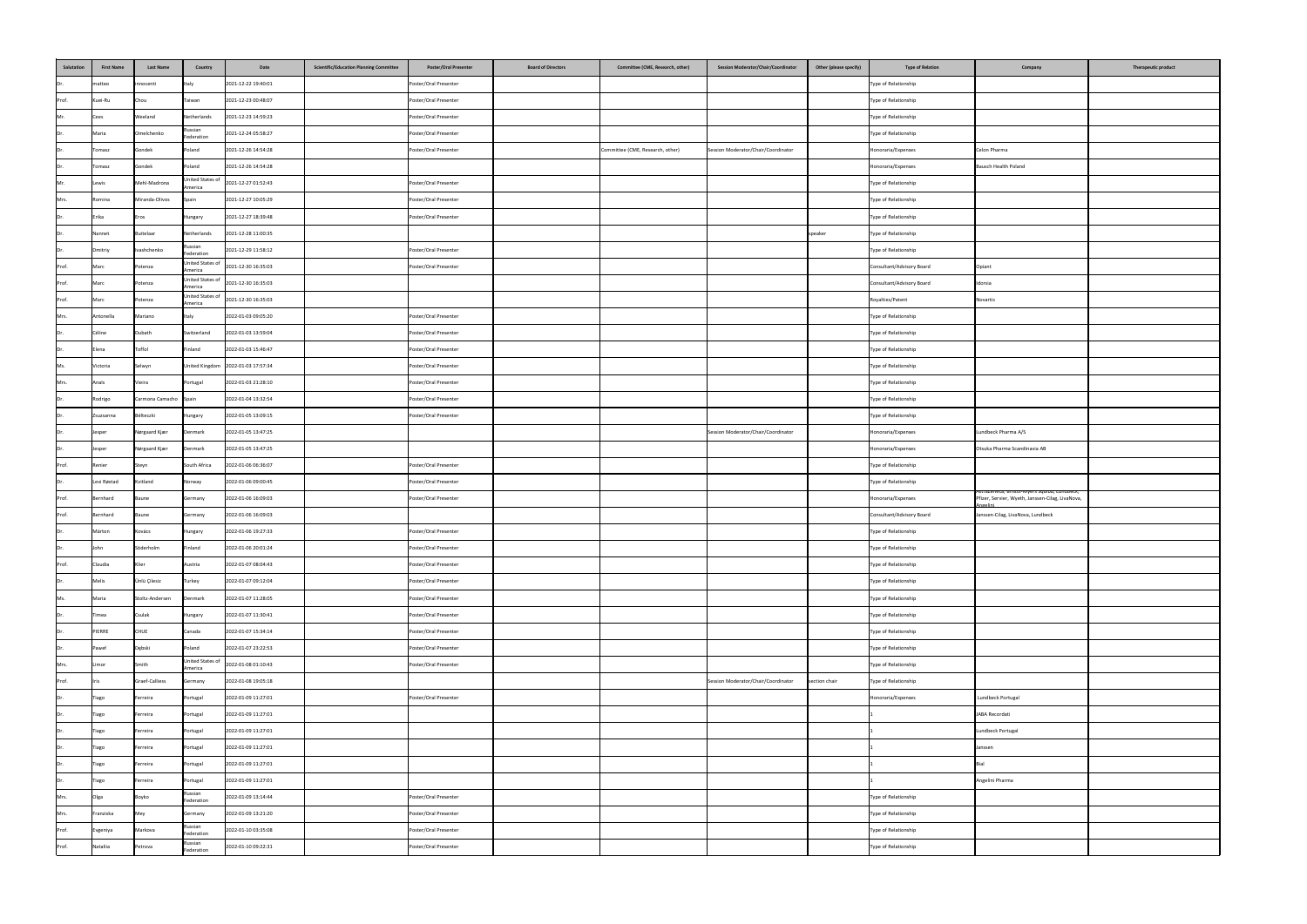| Salutation            | <b>First Name</b> | <b>Last Name</b>   | Country                     | Date                                 | <b>Scientific/Education Planning Committee</b> | <b>Poster/Oral Presenter</b> | <b>Board of Directors</b> | Committee (CME, Research, other) | <b>Session Moderator/Chair/Coordinator</b> | Other (please specify) | <b>Type of Relation</b>   | Company                                                                                                                                 | Therapeutic product                                                          |
|-----------------------|-------------------|--------------------|-----------------------------|--------------------------------------|------------------------------------------------|------------------------------|---------------------------|----------------------------------|--------------------------------------------|------------------------|---------------------------|-----------------------------------------------------------------------------------------------------------------------------------------|------------------------------------------------------------------------------|
| Dr.                   | Camilla           | Vizzotto           | Italy                       | 2022-01-10 09:23:01                  |                                                | Poster/Oral Presenter        |                           |                                  |                                            |                        | Type of Relationship      |                                                                                                                                         |                                                                              |
| Dr.                   | Lionel            | Thevathasan        | France                      | 2022-01-10 10:34:31                  | Scientific/Education Planning Committee        | Poster/Oral Presenter        |                           |                                  |                                            |                        | Type of Relationship      |                                                                                                                                         |                                                                              |
| Dr.                   | Marcela           | Matos              | Portugal                    | 2022-01-10 10:39:02                  |                                                | Poster/Oral Presenter        |                           |                                  |                                            |                        | Type of Relationship      |                                                                                                                                         |                                                                              |
| IDr.                  | Nadezhda          | Ilina              | Russian<br>Federation       | 2022-01-10 10:50:31                  |                                                | Poster/Oral Presenter        |                           |                                  |                                            |                        | Type of Relationship      |                                                                                                                                         |                                                                              |
| Ms.                   | Águeda            | Castro Quintas     | Spain                       | 2022-01-10 15:19:25                  |                                                | Poster/Oral Presenter        |                           |                                  |                                            |                        | Type of Relationship      |                                                                                                                                         |                                                                              |
| Dr.                   | Claire            | Wilson             |                             | United Kingdom 2022-01-10 15:57:04   |                                                | Poster/Oral Presenter        |                           |                                  |                                            |                        | Type of Relationship      |                                                                                                                                         |                                                                              |
| Dr.                   | Lamiece           | Hassan             |                             | United Kingdom 2022-01-10 16:44:11   |                                                | Poster/Oral Presenter        |                           |                                  |                                            |                        | Type of Relationship      |                                                                                                                                         |                                                                              |
| Mrs.                  | Vinciane          | de Moffarts        | Belgium                     | 2022-01-10 18:50:04                  |                                                | Poster/Oral Presenter        |                           |                                  |                                            |                        | Type of Relationship      |                                                                                                                                         |                                                                              |
| Dr.                   | Tânia             | Teixeira           | Portugal                    | 2022-01-11 10:56:57                  |                                                | Poster/Oral Presenter        |                           |                                  |                                            |                        | Type of Relationship      |                                                                                                                                         |                                                                              |
| Prof.                 | <b>IKris</b>      | Goethals           | Belgium                     | 2022-01-11 11:35:40                  |                                                | Poster/Oral Presenter        |                           |                                  | Session Moderator/Chair/Coordinator        |                        | Type of Relationship      |                                                                                                                                         |                                                                              |
| Ms.                   | Rita              | El Haddad          | France                      | 2022-01-11 11:39:11                  |                                                | Poster/Oral Presenter        |                           |                                  |                                            |                        | Type of Relationship      |                                                                                                                                         |                                                                              |
| Prof.                 | Marco             | Sarchiapone        | Italy                       | 2022-01-11 11:40:18                  |                                                | Poster/Oral Presenter        |                           |                                  | Session Moderator/Chair/Coordinator        |                        | Type of Relationship      |                                                                                                                                         |                                                                              |
|                       | Laia              | Marques Feixa      | Spain                       | 2022-01-11 11:42:56                  |                                                | Poster/Oral Presenter        |                           |                                  |                                            |                        | Type of Relationship      |                                                                                                                                         |                                                                              |
| IDr.                  | Marco             | Zierhut            | Germany                     | 2022-01-11 11:49:51                  |                                                | Poster/Oral Presenter        |                           |                                  |                                            |                        | Type of Relationship      |                                                                                                                                         |                                                                              |
| IDr.                  | Louise            | Glenthøj           | Denmark                     | 2022-01-11 12:04:34                  |                                                | Poster/Oral Presenter        |                           |                                  |                                            |                        | Type of Relationship      |                                                                                                                                         |                                                                              |
| Prof.                 | Stynke            | Castelein          | Netherlands                 | 2022-01-11 14:12:24                  |                                                | Poster/Oral Presenter        |                           |                                  |                                            |                        | Type of Relationship      |                                                                                                                                         |                                                                              |
| Dr.                   | Valentina         | Baglioni           | Italy                       | 2022-01-11 14:34:21                  |                                                | Poster/Oral Presenter        |                           |                                  |                                            |                        | Type of Relationship      |                                                                                                                                         |                                                                              |
| Ms.                   | Varshinee         | Sathyanarayanan    | Ireland                     | 2022-01-11 16:10:48                  |                                                | Poster/Oral Presenter        |                           |                                  |                                            |                        | Type of Relationship      |                                                                                                                                         |                                                                              |
| Prof.                 | Christoph         | Correll            | United States of<br>America | 2022-01-11 16:13:50                  |                                                | Poster/Oral Presenter        |                           |                                  |                                            |                        | Consultant/Advisory Board | AbbVie, Acadia, Alkermes, Allergan, Angelini,<br>Aristo, Axsome, Cardio Diagnostics, Compass,                                           | cannabidiol, F17464, ulotaront, KarXT<br>pimavanserin, and the 5-HT2A/sigma- |
| Prof.                 | Christoph         | Correll            | United States of<br>America | 2022-01-11 16:13:50                  |                                                |                              |                           |                                  |                                            |                        | Honoraria/Expenses        | Inamitsa, Gedeon Bichter, Hikma, Holmusk<br> Angelini, Aristo, Damitsa, Gedeon Richter,<br>Hikma, IntraCellular Therapies, Janssen/J&J, | Juneridone RI-425809 devmedetor                                              |
| Prof.                 | Christoph         | Correll            | United States of<br>America | 2022-01-11 16:13:50                  |                                                |                              |                           |                                  |                                            |                        | Funded Research           | undheck Mitsuhishi Tanahe Pharma Mylan<br>Janssen, Takeda                                                                               |                                                                              |
| Prof.                 | Christoph         | Correll            | United States of<br>America | 2022-01-11 16:13:50                  |                                                |                              |                           |                                  |                                            |                        | Royalties/Patent          | UpToDate                                                                                                                                |                                                                              |
| Prof.                 | Christoph         | Correll            | United States of<br>America | 2022-01-11 16:13:50                  |                                                |                              |                           |                                  |                                            |                        | <b>Stock Options</b>      | Cardio Diagnostics, Mindpax, and LB Pharma                                                                                              |                                                                              |
| Dr.                   | Javier            | Ortuño-Sierra      | Spain                       | 2022-01-11 19:04:07                  |                                                | Poster/Oral Presenter        |                           |                                  |                                            |                        | Type of Relationship      |                                                                                                                                         |                                                                              |
| Ms.                   | Nicholas          | Henderson          |                             | United Kingdom   2022-01-11 19:58:25 |                                                | Poster/Oral Presenter        |                           |                                  |                                            |                        | Type of Relationship      |                                                                                                                                         |                                                                              |
| Mrs.                  | Selma             | Tvrtkovic          | Bosnia and<br>Herzegovina   | 2022-01-12 00:19:06                  |                                                | Poster/Oral Presenter        |                           |                                  |                                            |                        | Type of Relationship      |                                                                                                                                         |                                                                              |
| Ms.                   | Claire            | Grosu              | Switzerland                 | 2022-01-12 07:53:26                  |                                                | Poster/Oral Presenter        |                           |                                  |                                            |                        | Type of Relationship      |                                                                                                                                         |                                                                              |
| Dr.                   | Péter             | Nagy               | Hungary                     | 2022-01-12 08:45:51                  |                                                |                              |                           | Committee (CME, Research, other) | Session Moderator/Chair/Coordinator        |                        | Type of Relationship      |                                                                                                                                         |                                                                              |
| Dr.                   | Jean-Baptiste     | Belge              | Belgium                     | 2022-01-12 09:34:03                  |                                                | Poster/Oral Presenter        |                           |                                  |                                            |                        | Type of Relationship      |                                                                                                                                         |                                                                              |
| IDr.                  | Laura             | Orsolini           | Italy                       | 2022-01-12 10:06:31                  |                                                | Poster/Oral Presenter        |                           |                                  | Session Moderator/Chair/Coordinator        |                        | Type of Relationship      |                                                                                                                                         |                                                                              |
| Mrs.                  | Rikke             | Wesselhøft         | Denmark                     | 2022-01-12 11:27:17                  |                                                | Poster/Oral Presenter        |                           |                                  |                                            |                        | Type of Relationship      |                                                                                                                                         |                                                                              |
| Dr.med.univ.          |                   | Bartova            | Austria                     | 2022-01-13 08:30:54                  |                                                | Poster/Oral Presenter        |                           |                                  |                                            |                        | Honoraria/Expenses        | Dr. Bartova has received travel grants and<br>consultant/speaker honoraria from AOP Orphan,                                             |                                                                              |
| Dr.scient.med.<br>Mr. | Andreas           | Påhlsson           | Sweden                      | 2022-01-13 10:15:31                  |                                                | Poster/Oral Presenter        |                           |                                  |                                            |                        | Employee                  | <b>Medizin Medien Austria Vertretungsnetz</b><br>Learning to sleep L2S AB                                                               |                                                                              |
| Mr.                   | Andreas           | Påhlsson           | Sweden                      | 2022-01-13 10:15:31                  |                                                |                              |                           |                                  |                                            |                        |                           | Hogrefe Psykologiförlaget AB                                                                                                            |                                                                              |
| Dr.                   | Florian           | Riese              | Switzerland                 | 2022-01-13 12:35:13                  |                                                | Poster/Oral Presenter        |                           |                                  |                                            |                        | Type of Relationship      |                                                                                                                                         | Off-label use of pain medications                                            |
| Dr.                   | Emanuele          | Osimo              |                             | United Kingdom 2022-01-13 14:58:50   |                                                | Poster/Oral Presenter        |                           |                                  |                                            |                        | Type of Relationship      |                                                                                                                                         |                                                                              |
| Mr.                   | Paul David        | <b>Meesters</b>    | Netherlands                 | 2022-01-13 16:13:01                  |                                                | Poster/Oral Presenter        |                           |                                  |                                            |                        | Type of Relationship      |                                                                                                                                         |                                                                              |
| Prof.                 | Sara              | Evans-Lacko        |                             | United Kingdom 2022-01-13 17:53:11   |                                                | Poster/Oral Presenter        |                           |                                  |                                            |                        | Type of Relationship      |                                                                                                                                         |                                                                              |
| Ms.                   | Mona              | Mushtaq            | Denmark                     | 2022-01-14 09:59:10                  |                                                | Poster/Oral Presenter        |                           |                                  |                                            |                        | Type of Relationship      |                                                                                                                                         |                                                                              |
| Prof.                 | <b>Ole</b>        | Andreassen         | Norway                      | 2022-01-16 18:03:14                  |                                                | Poster/Oral Presenter        |                           |                                  | Session Moderator/Chair/Coordinator        |                        | Honoraria/Expenses        | Lundbeck                                                                                                                                |                                                                              |
| Prof.                 | <b>Ole</b>        | Andreassen         | Norway                      | 2022-01-16 18:03:14                  |                                                |                              |                           |                                  |                                            |                        | Honoraria/Expenses        | Sunovion                                                                                                                                |                                                                              |
| Prof.                 | <b>Ole</b>        | Andreassen         | Norway                      | 2022-01-16 18:03:14                  |                                                |                              |                           |                                  |                                            |                        | Honoraria/Expenses        | HealthLytix                                                                                                                             |                                                                              |
| Ms.                   | Nancy             | Murillo-García     | Spain                       | 2022-01-17 10:52:05                  |                                                | Poster/Oral Presenter        |                           |                                  |                                            |                        | Type of Relationship      |                                                                                                                                         |                                                                              |
| Dr.                   | Rosa              | Ayesa-Arriola      | Spain                       | 2022-01-17 12:33:16                  |                                                | Poster/Oral Presenter        |                           |                                  |                                            |                        | Type of Relationship      |                                                                                                                                         |                                                                              |
| Dr.                   | Ivona             | Šimunović Filipčić | Croatia                     | 2022-01-17 17:07:45                  |                                                | Poster/Oral Presenter        |                           |                                  |                                            |                        | Type of Relationship      |                                                                                                                                         |                                                                              |
| Dr.                   | Aleksandar        | Savic              | Croatia                     | 2022-01-17 20:42:56                  |                                                | Poster/Oral Presenter        |                           |                                  |                                            |                        | Type of Relationship      |                                                                                                                                         |                                                                              |
|                       |                   |                    |                             |                                      |                                                |                              |                           |                                  |                                            |                        |                           |                                                                                                                                         |                                                                              |
| Mrs.                  | Diana             | Wilson             |                             | United Kingdom 2022-01-17 21:09:41   |                                                | Poster/Oral Presenter        |                           |                                  |                                            |                        | Type of Relationship      |                                                                                                                                         |                                                                              |

| pe of Relation | Company                                                                                                                                                                                       | <b>Therapeutic product</b>                                                                                                                            |
|----------------|-----------------------------------------------------------------------------------------------------------------------------------------------------------------------------------------------|-------------------------------------------------------------------------------------------------------------------------------------------------------|
| hip            |                                                                                                                                                                                               |                                                                                                                                                       |
| hip            |                                                                                                                                                                                               |                                                                                                                                                       |
| hip            |                                                                                                                                                                                               |                                                                                                                                                       |
| hip            |                                                                                                                                                                                               |                                                                                                                                                       |
| hip            |                                                                                                                                                                                               |                                                                                                                                                       |
| hip            |                                                                                                                                                                                               |                                                                                                                                                       |
| hip            |                                                                                                                                                                                               |                                                                                                                                                       |
| hip            |                                                                                                                                                                                               |                                                                                                                                                       |
| hip            |                                                                                                                                                                                               |                                                                                                                                                       |
| hip            |                                                                                                                                                                                               |                                                                                                                                                       |
| hip            |                                                                                                                                                                                               |                                                                                                                                                       |
| hip            |                                                                                                                                                                                               |                                                                                                                                                       |
| hip            |                                                                                                                                                                                               |                                                                                                                                                       |
| hip            |                                                                                                                                                                                               |                                                                                                                                                       |
| hip            |                                                                                                                                                                                               |                                                                                                                                                       |
| hip            |                                                                                                                                                                                               |                                                                                                                                                       |
| hip            |                                                                                                                                                                                               |                                                                                                                                                       |
| hip            |                                                                                                                                                                                               |                                                                                                                                                       |
| ory Board      | AbbVie, Acadia, Alkermes, Allergan, Angelini,<br>Aristo, Axsome, Cardio Diagnostics, Compass,<br> <br> Damitsa, Gedeon Bichter, Hikma, Holmusk<br> Angelini, Aristo, Damitsa, Gedeon Richter, | cannabidiol, F17464, ulotaront, KarXI, CVL-231<br>pimavanserin, and the 5-HT2A/sigma-2 antagonist<br>roluneridone RI-175809 devmedetomidine d-TAK-831 |
| ses            | Hikma, IntraCellular Therapies, Janssen/J&J,<br>Lundheck Mitsuhishi Tanahe Pharma Mulan                                                                                                       |                                                                                                                                                       |
|                | Janssen, Takeda                                                                                                                                                                               |                                                                                                                                                       |
|                | UpToDate                                                                                                                                                                                      |                                                                                                                                                       |
|                | Cardio Diagnostics, Mindpax, and LB Pharma                                                                                                                                                    |                                                                                                                                                       |
| hip            |                                                                                                                                                                                               |                                                                                                                                                       |
| hip            |                                                                                                                                                                                               |                                                                                                                                                       |
| hip            |                                                                                                                                                                                               |                                                                                                                                                       |
| hip            |                                                                                                                                                                                               |                                                                                                                                                       |
| hip            |                                                                                                                                                                                               |                                                                                                                                                       |
| hip            |                                                                                                                                                                                               |                                                                                                                                                       |
| hip            |                                                                                                                                                                                               |                                                                                                                                                       |
| hip            |                                                                                                                                                                                               |                                                                                                                                                       |
| ses            | Dr. Bartova has received travel grants and<br>consultant/speaker honoraria from AOP Orphan,<br>Medizin Medien Austria Vertretungsnetz                                                         |                                                                                                                                                       |
|                | Learning to sleep L2S AB                                                                                                                                                                      |                                                                                                                                                       |
|                | Hogrefe Psykologiförlaget AB                                                                                                                                                                  |                                                                                                                                                       |
| hip            |                                                                                                                                                                                               | Off-label use of pain medications                                                                                                                     |
| hip            |                                                                                                                                                                                               |                                                                                                                                                       |
| hip            |                                                                                                                                                                                               |                                                                                                                                                       |
| hip            |                                                                                                                                                                                               |                                                                                                                                                       |
| hip            |                                                                                                                                                                                               |                                                                                                                                                       |
| ses            | Lundbeck                                                                                                                                                                                      |                                                                                                                                                       |
| ses            | Sunovion                                                                                                                                                                                      |                                                                                                                                                       |
| ses            | HealthLytix                                                                                                                                                                                   |                                                                                                                                                       |
| hip            |                                                                                                                                                                                               |                                                                                                                                                       |
| hip            |                                                                                                                                                                                               |                                                                                                                                                       |
| hip            |                                                                                                                                                                                               |                                                                                                                                                       |
| hip            |                                                                                                                                                                                               |                                                                                                                                                       |
| hip            |                                                                                                                                                                                               |                                                                                                                                                       |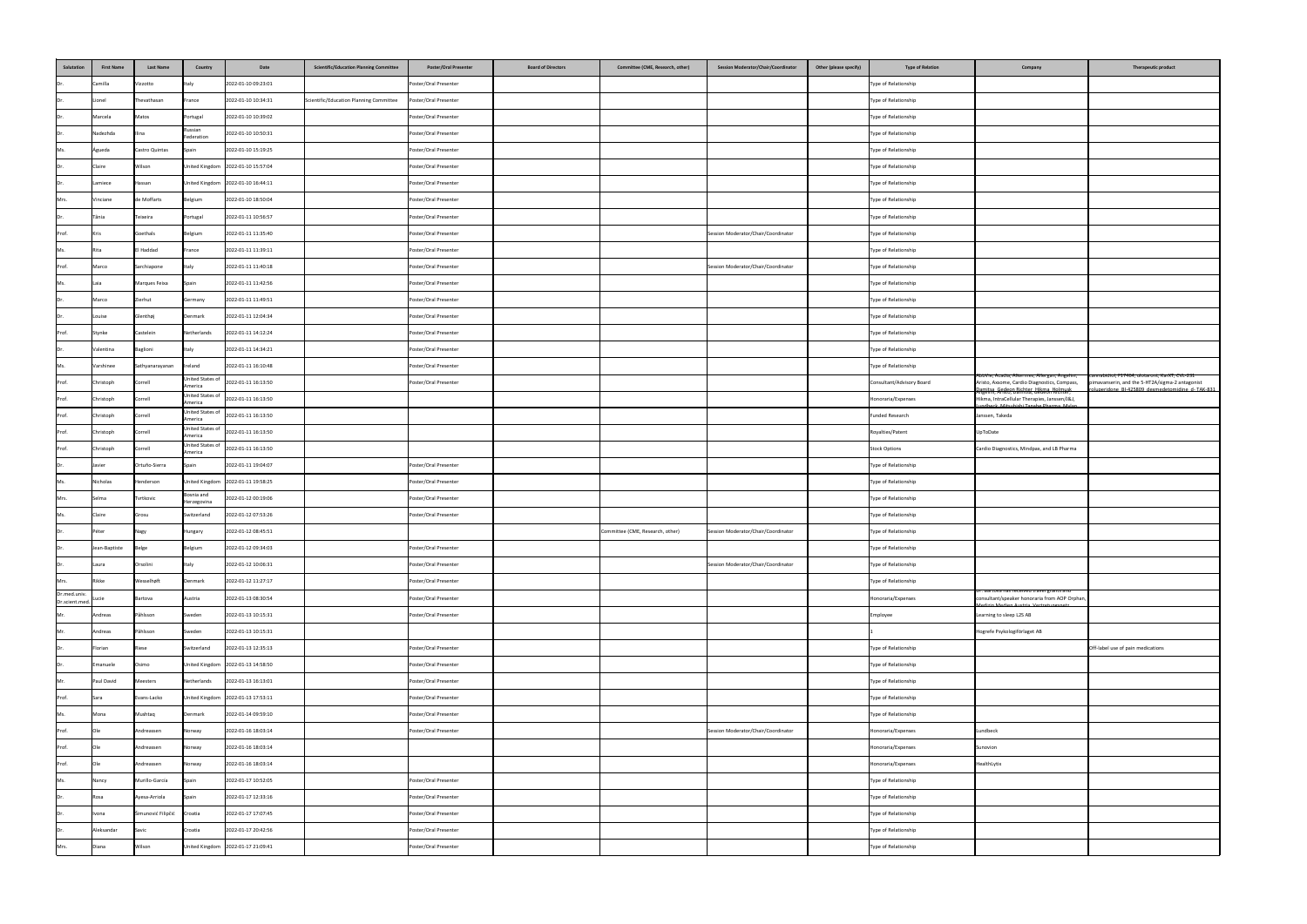| Salutation | <b>First Name</b>     | <b>Last Name</b>             | Country                     | Date                                 | <b>Scientific/Education Planning Committee</b> | <b>Poster/Oral Presenter</b> | <b>Board of Directors</b> | <b>Committee (CME, Research, other)</b> | <b>Session Moderator/Chair/Coordinator</b> | <b>Other (please specify)</b> | <b>Type of Relation</b>   | Company                                                                                                                                                                   | Therapeutic product                                                                      |
|------------|-----------------------|------------------------------|-----------------------------|--------------------------------------|------------------------------------------------|------------------------------|---------------------------|-----------------------------------------|--------------------------------------------|-------------------------------|---------------------------|---------------------------------------------------------------------------------------------------------------------------------------------------------------------------|------------------------------------------------------------------------------------------|
| Dr.        | Shuojia               | Wang                         | China                       | 2022-01-18 04:22:28                  |                                                | Poster/Oral Presenter        |                           |                                         |                                            |                               | Type of Relationship      |                                                                                                                                                                           |                                                                                          |
| Ms.        | Sorrasaporn           | Joowong                      | Thailand                    | 2022-01-19 03:55:18                  |                                                | Poster/Oral Presenter        |                           |                                         |                                            |                               | Type of Relationship      |                                                                                                                                                                           |                                                                                          |
| Prof.      | Andrea                | Fagiolini                    | Italy                       | 2022-01-25 14:38:38                  |                                                | Poster/Oral Presenter        |                           |                                         |                                            |                               | Honoraria/Expenses        | Angelini, Apsen, Boheringer Ingelheim,<br>Lundbeck, Janssen, Viatris, Otsuka, Recordati,<br>Sonofi Aventis, Sunovion, Berordati<br>Angelini, Apsen, Boheringer Ingelheim, |                                                                                          |
| Prof.      | Andrea                | Fagiolini                    | <b>Italy</b>                | 2022-01-25 14:38:38                  |                                                |                              |                           |                                         |                                            |                               | Consultant/Advisory Board | Lundbeck, Janssen, Viatris, Otsuka, Recordati,<br>Songfi Aventis, Sunovion, Berordati                                                                                     |                                                                                          |
| Prof.      | Andrea                | Fagiolini                    | Italy                       | 2022-01-25 14:38:38                  |                                                |                              |                           |                                         |                                            |                               | Funded Research           | Lundbeck, Janssen, Viatris, Otsuka, Recordati,<br><u>.</u><br>Sanafi Aventis Sunovian Recordati                                                                           |                                                                                          |
| IDr.       | Tommaso               | Jannini                      | Italy                       | 2022-01-25 14:48:17                  |                                                | Poster/Oral Presenter        |                           |                                         |                                            |                               | Type of Relationship      |                                                                                                                                                                           |                                                                                          |
| Mrs.       | Muriel                | Dulière                      | Belgium                     | 2022-01-25 15:05:06                  |                                                | Poster/Oral Presenter        |                           |                                         |                                            |                               | Type of Relationship      |                                                                                                                                                                           |                                                                                          |
| Prof.      | Colin                 | Drummond                     |                             | United Kingdom 2022-01-25 16:52:25   |                                                | Poster/Oral Presenter        |                           |                                         | Session Moderator/Chair/Coordinator        |                               | Type of Relationship      |                                                                                                                                                                           |                                                                                          |
| IDr.       | Antimo                | Natale                       | Italy                       | 2022-01-25 16:56:32                  |                                                | Poster/Oral Presenter        |                           |                                         |                                            |                               | Type of Relationship      |                                                                                                                                                                           |                                                                                          |
| Dr.        | <b>Carlos Augusto</b> | de Mendonça Lima Switzerland |                             | 2022-01-26 05:34:53                  |                                                |                              |                           |                                         | Session Moderator/Chair/Coordinator        |                               | Type of Relationship      |                                                                                                                                                                           |                                                                                          |
| Mr.        | Diego                 | Legrand                      | Canada                      | 2022-01-26 21:07:41                  |                                                | Poster/Oral Presenter        |                           |                                         |                                            |                               | Type of Relationship      |                                                                                                                                                                           |                                                                                          |
|            | <b>I</b> Kim          | Kuypers                      | Netherlands                 | 2022-01-27 07:07:41                  |                                                | Poster/Oral Presenter        |                           |                                         | Session Moderator/Chair/Coordinator        |                               | Type of Relationship      |                                                                                                                                                                           | I will be talking about psychedelics which are not yet<br>approved therapeutic products. |
| Prof.      | Bernardo              | Carpiniello                  |                             | 2022-01-28 10:39:02                  |                                                | Poster/Oral Presenter        |                           |                                         |                                            |                               | Type of Relationship      |                                                                                                                                                                           |                                                                                          |
| Mr.        | Riccardo              | Santini                      | Italy                       | 2022-01-29 12:21:41                  |                                                | Poster/Oral Presenter        |                           |                                         |                                            |                               | Type of Relationship      |                                                                                                                                                                           |                                                                                          |
| IDr.       | Gabriele              | Santarelli                   | Italy                       | 2022-01-31 22:06:22                  |                                                | Poster/Oral Presenter        |                           |                                         |                                            |                               | Type of Relationship      |                                                                                                                                                                           |                                                                                          |
| Mr.        | John                  | Saunders                     | Belgium                     | 2022-02-01 11:02:22                  |                                                | Poster/Oral Presenter        |                           |                                         |                                            |                               | Type of Relationship      |                                                                                                                                                                           |                                                                                          |
| Dr         | Anastasiia            | <b>Boiko</b>                 | Russian<br>Federation       | 2022-02-02 06:25:25                  |                                                | Poster/Oral Presenter        |                           |                                         |                                            |                               | Type of Relationship      |                                                                                                                                                                           |                                                                                          |
| Mr.        | Asres                 | Tilahune                     | Australia                   | 2022-02-02 14:47:10                  |                                                | Poster/Oral Presenter        |                           |                                         |                                            |                               | Type of Relationship      |                                                                                                                                                                           |                                                                                          |
| Dr         | Katherine             | Beck                         |                             | United Kingdom 2022-02-03 11:46:57   |                                                | Poster/Oral Presenter        |                           |                                         |                                            |                               | Type of Relationship      |                                                                                                                                                                           |                                                                                          |
| Mrs.       | Franziska             | Baessler                     | Germany                     | 2022-02-05 14:01:04                  |                                                | Poster/Oral Presenter        |                           |                                         |                                            |                               | Type of Relationship      |                                                                                                                                                                           |                                                                                          |
| Dr         | Marc                  | Hermans                      | Belgium                     | 2022-02-06 13:33:33                  | Scientific/Education Planning Committee        |                              |                           | Committee (CME, Research, other)        | Session Moderator/Chair/Coordinator        |                               | Type of Relationship      |                                                                                                                                                                           |                                                                                          |
| Dr.        | Anastasiia            | Sikora                       | Ukraine                     | 2022-02-07 06:55:29                  |                                                | Poster/Oral Presenter        |                           |                                         |                                            |                               | Type of Relationship      |                                                                                                                                                                           |                                                                                          |
| Dr.        | Gabriella             | Vizin                        | Hungary                     | 2022-02-07 17:52:40                  |                                                | Poster/Oral Presenter        |                           |                                         |                                            |                               | Type of Relationship      |                                                                                                                                                                           |                                                                                          |
| Prof.      | Patrizia              | Zeppegno                     | Italy                       | 2022-02-07 20:39:05                  |                                                | Poster/Oral Presenter        |                           |                                         |                                            |                               | Type of Relationship      |                                                                                                                                                                           |                                                                                          |
| Mrs.       | Miriam                | losue                        | Sweden                      | 2022-02-08 05:39:22                  |                                                | Poster/Oral Presenter        |                           |                                         |                                            |                               | Type of Relationship      |                                                                                                                                                                           |                                                                                          |
| Dr.        | Julia                 | Fedotova                     | Russian<br>Federation       | 2022-02-08 12:22:43                  |                                                | Poster/Oral Presenter        |                           |                                         |                                            |                               | Type of Relationship      |                                                                                                                                                                           |                                                                                          |
| Mrs.       | Imen                  | Bouguerra                    | Tunisia                     | 2022-02-08 22:08:34                  |                                                | Poster/Oral Presenter        |                           |                                         |                                            |                               | Type of Relationship      |                                                                                                                                                                           |                                                                                          |
| IDr.       | Adrienn               | Máttyássy                    | Hungary                     | 2022-02-10 21:57:35                  | Scientific/Education Planning Committee        |                              |                           |                                         | Session Moderator/Chair/Coordinator        |                               | Type of Relationship      |                                                                                                                                                                           |                                                                                          |
| Dr.        | Faith                 | Matcham                      |                             | United Kingdom 2022-02-15 09:33:11   |                                                | Poster/Oral Presenter        |                           |                                         |                                            |                               | Type of Relationship      |                                                                                                                                                                           |                                                                                          |
| Prof.      | Jean-Antoine          | Girault                      | France                      | 2022-02-15 10:12:04                  |                                                |                              |                           |                                         | Session Moderator/Chair/Coordinator        |                               | Type of Relationship      |                                                                                                                                                                           |                                                                                          |
| IDr.       | Sanya                 | Virani                       | United States of<br>America | 2022-02-15 14:52:14                  |                                                | Poster/Oral Presenter        |                           |                                         |                                            |                               | Type of Relationship      |                                                                                                                                                                           |                                                                                          |
| Prof.      | Rutger Jan            | van der Gaag                 | Netherlands                 | 2022-02-16 14:55:36                  |                                                |                              |                           | Committee (CME, Research, other)        |                                            |                               | Type of Relationship      |                                                                                                                                                                           |                                                                                          |
| Prof.      | David                 | Olson                        | America                     | United States of 2022-02-17 00:30:45 |                                                | Poster/Oral Presenter        |                           |                                         |                                            |                               | Consultant/Advisory Board | Delix Therapeutics                                                                                                                                                        |                                                                                          |
| Prof.      | David                 | Olson                        | United States of<br>America | 2022-02-17 00:30:45                  |                                                |                              |                           |                                         |                                            |                               | Funded Research           | Delix Therapeutics                                                                                                                                                        |                                                                                          |
| Prof.      | David                 | Olson                        | United States of<br>America | 2022-02-17 00:30:45                  |                                                |                              |                           |                                         |                                            |                               | Ownership/Equity Position | Delix Therapeutics                                                                                                                                                        |                                                                                          |
| IDr.       | Eleni                 | Karayianni                   | Cyprus                      | 2022-02-21 14:04:34                  | Scientific/Education Planning Committee        | Poster/Oral Presenter        |                           |                                         |                                            |                               | Type of Relationship      |                                                                                                                                                                           |                                                                                          |
| Prof.      | Franz                 | Vollenweider                 | Switzerland                 | 2022-02-28 12:25:21                  |                                                | Poster/Oral Presenter        |                           |                                         |                                            |                               | Type of Relationship      |                                                                                                                                                                           |                                                                                          |
| Prof.      | György                | Purebl                       | Hungary                     | 2022-02-28 12:59:40                  | Scientific/Education Planning Committee        |                              |                           |                                         | Session Moderator/Chair/Coordinator        |                               | Type of Relationship      |                                                                                                                                                                           |                                                                                          |
| Dr.        | Vicki                 |                              |                             | United Kingdom 2022-02-28 13:22:39   |                                                | Poster/Oral Presenter        |                           |                                         |                                            |                               | Type of Relationship      |                                                                                                                                                                           |                                                                                          |
| Prof.      | Szabolcs              | -Kéri                        | Hungary                     | 2022-03-01 13:06:49                  | Scientific/Education Planning Committee        |                              |                           |                                         | Session Moderator/Chair/Coordinator        |                               | Type of Relationship      |                                                                                                                                                                           |                                                                                          |
| IDr.       | Farzaneh              | Saeedzadeh<br>Sardahaee      | Norway                      | 2022-03-01 13:21:08                  |                                                | Poster/Oral Presenter        |                           |                                         |                                            | speaker symposium             | Type of Relationship      |                                                                                                                                                                           |                                                                                          |
| MD         | Ramune                | Mazaliauskiene               | Lithuania                   | 2022-03-02 11:21:06                  |                                                | Poster/Oral Presenter        |                           |                                         |                                            |                               | Type of Relationship      |                                                                                                                                                                           |                                                                                          |
| Prof.      | Lieve                 | De Backer                    | Belgium                     | 2022-03-04 07:47:11                  |                                                |                              |                           |                                         | Session Moderator/Chair/Coordinator        |                               | Type of Relationship      |                                                                                                                                                                           |                                                                                          |
| Prof.      | Gerdina               | Pijnenborg                   | Netherlands                 | 2022-03-04 09:27:27                  |                                                | Poster/Oral Presenter        |                           |                                         |                                            |                               | Type of Relationship      |                                                                                                                                                                           |                                                                                          |
| Prof.      | Chin                  | Eap                          | Switzerland                 | 2022-03-04 15:04:59                  |                                                | Poster/Oral Presenter        |                           |                                         |                                            |                               | Honoraria/Expenses        | Advisis, Astra Zeneca, Bristol-Myers Squibb, Eli<br>Lily, Essex Chemie, Forum pour la formation                                                                           |                                                                                          |
| Dr         | Erhan                 | Kavakbasi                    | Germany                     | 2022-03-05 14:31:56                  |                                                | Poster/Oral Presenter        |                           |                                         |                                            |                               | Type of Relationship      | médicale Glaxo-Smith Kline Janssen-Cilag                                                                                                                                  |                                                                                          |
|            | Katherine             | Debienassis                  | France                      | 2022-03-07 09:10:25                  |                                                | Poster/Oral Presenter        |                           |                                         |                                            |                               | Type of Relationship      |                                                                                                                                                                           |                                                                                          |
|            |                       |                              |                             |                                      |                                                |                              |                           |                                         |                                            |                               |                           |                                                                                                                                                                           |                                                                                          |

| pe of Relation | Company                                                                                                                                     | <b>Therapeutic product</b>                                                               |
|----------------|---------------------------------------------------------------------------------------------------------------------------------------------|------------------------------------------------------------------------------------------|
| hip            |                                                                                                                                             |                                                                                          |
| hip            |                                                                                                                                             |                                                                                          |
| ses            | Angelini, Apsen, Boheringer Ingelheim,<br>Lundbeck, Janssen, Viatris, Otsuka, Recordati,                                                    |                                                                                          |
| ory Board      | Sonofi Aventis, Sunovion, Becordati<br>Angelini, Apsen, Boheringer Ingelheim,<br>Lundbeck, Janssen, Viatris, Otsuka, Recordati,             |                                                                                          |
|                | <br> Angelini, Apsen, Boneringer Ingelneim,<br>Lundbeck, Janssen, Viatris, Otsuka, Recordati,<br>Sanafi Aventis Sunovion Recordati          |                                                                                          |
| hip            |                                                                                                                                             |                                                                                          |
| hip            |                                                                                                                                             |                                                                                          |
| hip            |                                                                                                                                             |                                                                                          |
| hip            |                                                                                                                                             |                                                                                          |
| hip            |                                                                                                                                             |                                                                                          |
| hip            |                                                                                                                                             |                                                                                          |
| hip            |                                                                                                                                             | I will be talking about psychedelics which are not yet<br>approved therapeutic products. |
| hip            |                                                                                                                                             |                                                                                          |
| hip            |                                                                                                                                             |                                                                                          |
| hip            |                                                                                                                                             |                                                                                          |
| hip            |                                                                                                                                             |                                                                                          |
| hip            |                                                                                                                                             |                                                                                          |
| hip            |                                                                                                                                             |                                                                                          |
| hip            |                                                                                                                                             |                                                                                          |
| hip            |                                                                                                                                             |                                                                                          |
| hip            |                                                                                                                                             |                                                                                          |
| hip            |                                                                                                                                             |                                                                                          |
| hip            |                                                                                                                                             |                                                                                          |
| hip            |                                                                                                                                             |                                                                                          |
| hip            |                                                                                                                                             |                                                                                          |
| hip            |                                                                                                                                             |                                                                                          |
| hip            |                                                                                                                                             |                                                                                          |
| hip            |                                                                                                                                             |                                                                                          |
| hip            |                                                                                                                                             |                                                                                          |
| hip            |                                                                                                                                             |                                                                                          |
| hip            |                                                                                                                                             |                                                                                          |
| hip            |                                                                                                                                             |                                                                                          |
| ory Board      | <b>Delix Therapeutics</b>                                                                                                                   |                                                                                          |
|                | <b>Delix Therapeutics</b>                                                                                                                   |                                                                                          |
| y Position     | <b>Delix Therapeutics</b>                                                                                                                   |                                                                                          |
| hip            |                                                                                                                                             |                                                                                          |
| hip            |                                                                                                                                             |                                                                                          |
| hip            |                                                                                                                                             |                                                                                          |
| hip            |                                                                                                                                             |                                                                                          |
| hip            |                                                                                                                                             |                                                                                          |
| hip            |                                                                                                                                             |                                                                                          |
| hip            |                                                                                                                                             |                                                                                          |
| hip            |                                                                                                                                             |                                                                                          |
| hip            |                                                                                                                                             |                                                                                          |
| ses            | Advisis, Astra Zeneca, Bristol-Myers Squibb, Eli<br>Lily, Essex Chemie, Forum pour la formation<br>médicale Glaxo-Smith Kline Janssen-Cilag |                                                                                          |
| hip            |                                                                                                                                             |                                                                                          |
| hip            |                                                                                                                                             |                                                                                          |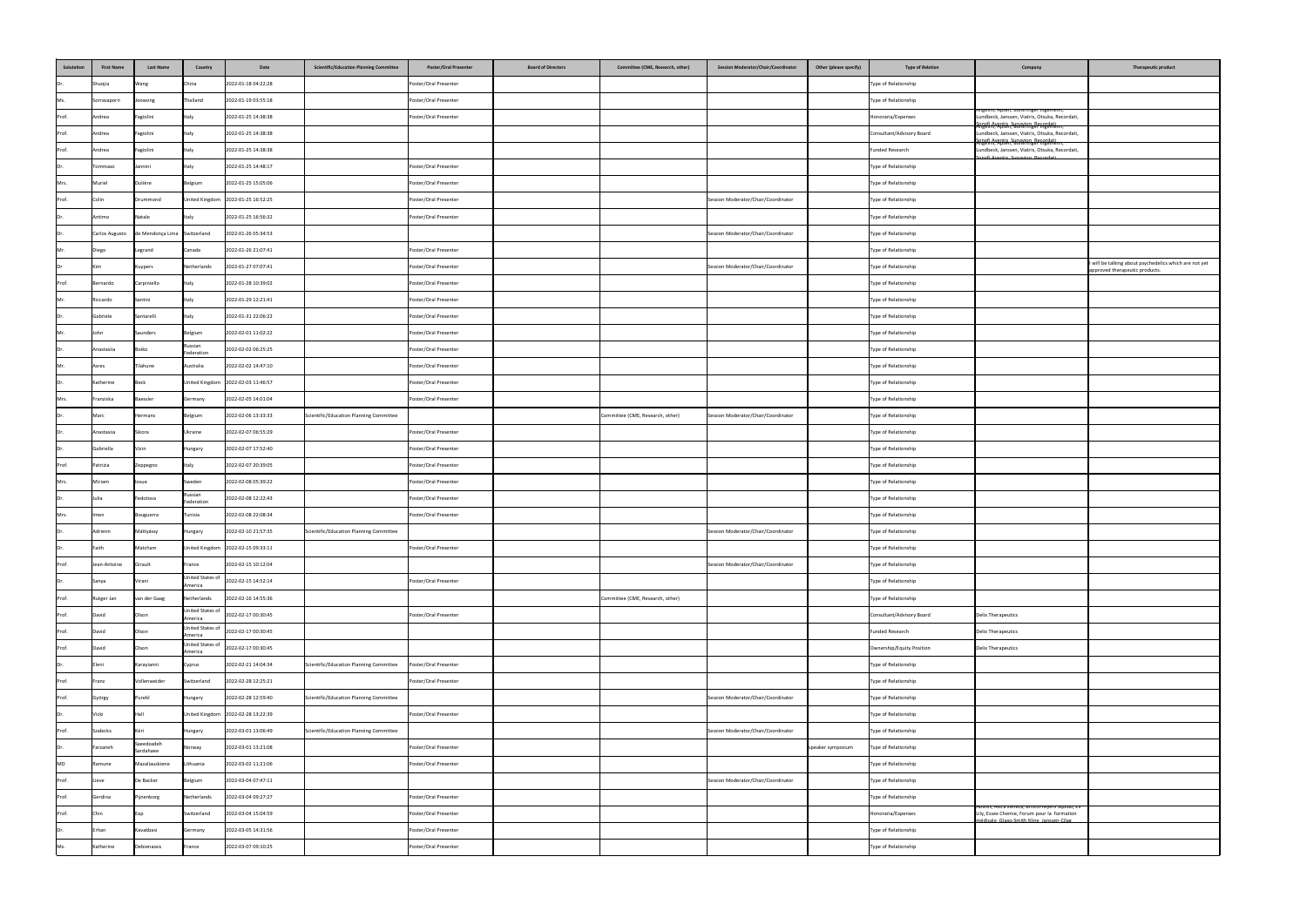| Salutation | <b>First Name</b>    | <b>Last Name</b>          | <b>Country</b>                    | Scientific/Education Planning Committee<br>Date                | <b>Poster/Oral Presenter</b> | <b>Board of Directors</b> | Committee (CME, Research, other) | <b>Session Moderator/Chair/Coordinator</b> | Other (please specify)                              | <b>Type of Relation</b>   | Company                                                                                                                          | Therapeutic product |
|------------|----------------------|---------------------------|-----------------------------------|----------------------------------------------------------------|------------------------------|---------------------------|----------------------------------|--------------------------------------------|-----------------------------------------------------|---------------------------|----------------------------------------------------------------------------------------------------------------------------------|---------------------|
| Prof.      | Gabriela             | Stoppe                    | Switzerland                       | 2022-03-07 11:15:48                                            |                              | Board of Directors        |                                  | Session Moderator/Chair/Coordinator        | Chair of the EPA Section<br>of Old Age Psychiatry   | Type of Relationship      |                                                                                                                                  |                     |
| Ms.        | Sandrine             | Loubiere                  | France                            | 2022-03-07 12:56:11                                            | Poster/Oral Presenter        |                           |                                  |                                            |                                                     | Type of Relationship      |                                                                                                                                  |                     |
| Mr.        | Thomas               | Kregel                    | Germany                           | 2022-03-07 18:57:19                                            | Poster/Oral Presenter        |                           |                                  |                                            |                                                     | Type of Relationship      |                                                                                                                                  |                     |
| Dr         | Delfina              | laniri                    | Italy                             | 2022-03-07 21:07:01                                            | Poster/Oral Presenter        |                           |                                  |                                            |                                                     | Type of Relationship      |                                                                                                                                  |                     |
| IDr.       | Fernando             | Dinamarca Cáceres Spain   |                                   | 2022-03-08 18:15:48                                            | Poster/Oral Presenter        |                           |                                  |                                            |                                                     | Type of Relationship      |                                                                                                                                  |                     |
| Dr         | Alessio              | Simonetti                 | Italy                             | 2022-03-09 13:08:46                                            | Poster/Oral Presenter        |                           |                                  |                                            |                                                     | Type of Relationship      |                                                                                                                                  |                     |
| Prof.      | Tonje                | Husum                     | Norway                            | 2022-03-10 14:16:56                                            | Poster/Oral Presenter        |                           |                                  |                                            |                                                     | Type of Relationship      |                                                                                                                                  |                     |
| Prof.      | Laelia               | Benoit                    | <b>United States o</b><br>America | 2022-03-10 14:34:06                                            | Poster/Oral Presenter        |                           |                                  |                                            |                                                     | Type of Relationship      |                                                                                                                                  |                     |
| Ms.        | Nuhamin<br>Gebrewold | Petros                    | Sweden                            | 2022-03-10 14:53:45                                            | Poster/Oral Presenter        |                           |                                  |                                            |                                                     | Type of Relationship      |                                                                                                                                  |                     |
| Prof.      | Margaret             | Howard                    | United States of<br>America       | 2022-03-10 20:31:42                                            | Poster/Oral Presenter        |                           |                                  |                                            |                                                     | Consultant/Advisory Board | Sage Therapeutics'                                                                                                               |                     |
| Dr.        | János                | Kálmán                    | Hungary                           | 2022-03-11 14:17:30                                            |                              |                           |                                  | Session Moderator/Chair/Coordinator        |                                                     | Type of Relationship      |                                                                                                                                  |                     |
| IDr.       | Ulrike               | Kumpf                     | Germany                           | 2022-03-11 15:09:17                                            | Poster/Oral Presenter        |                           |                                  |                                            |                                                     | Type of Relationship      |                                                                                                                                  |                     |
|            | Katalin              | Szanto                    | America                           | United States of 2022-03-11 20:08:22                           | Poster/Oral Presenter        |                           |                                  | Session Moderator/Chair/Coordinator        |                                                     | Type of Relationship      |                                                                                                                                  |                     |
| Prof.      | Enrique              | Baca Garcia               | Spain                             | 2022-03-12 09:25:49                                            | Poster/Oral Presenter        |                           |                                  |                                            |                                                     | Consultant/Advisory Board | Janssen                                                                                                                          |                     |
| Prof.      | Enrique              | Baca Garcia               | Spain                             | 2022-03-12 09:25:49                                            |                              |                           |                                  |                                            |                                                     |                           | Otsuka                                                                                                                           |                     |
| Prof.      | Ulrike               | Schmidt                   |                                   | United Kingdom 2022-03-12 15:05:13                             | Poster/Oral Presenter        |                           |                                  |                                            |                                                     | Type of Relationship      |                                                                                                                                  |                     |
| Mr.        | André                | Decraene                  | Belgium                           | 2022-03-14 10:05:39                                            |                              | Board of Directors        |                                  |                                            | Representative Families   Type of Relationship      |                           |                                                                                                                                  |                     |
| Prof.      | Therese              | van Amelsvoort            | Netherlands                       | 2022-03-14 15:00:33                                            | Poster/Oral Presenter        |                           |                                  |                                            |                                                     | Type of Relationship      |                                                                                                                                  |                     |
| Dr         | Diego                | Macias Saint-Gerons Spain |                                   | 2022-03-15 18:15:28                                            | Poster/Oral Presenter        |                           |                                  |                                            |                                                     | Type of Relationship      |                                                                                                                                  |                     |
| Prof.      | Martha               | Torrens                   | Spain                             | 2022-03-16 18:26:41                                            |                              |                           |                                  |                                            | speacker in a workshop $\vert$ Type of Relationship |                           |                                                                                                                                  |                     |
| Dr         | János                | Szemelyácz                | Hungary                           | 2022-03-16 22:56:28                                            |                              |                           |                                  | Session Moderator/Chair/Coordinator        |                                                     | Type of Relationship      |                                                                                                                                  |                     |
|            | Benjamin             | Calvet                    | France                            | 2022-03-17 10:20:37                                            | Poster/Oral Presenter        |                           |                                  |                                            |                                                     | Type of Relationship      |                                                                                                                                  |                     |
| IDr.       | Maria                | Simon                     | Hungary                           | 2022-03-17 19:07:27                                            | Poster/Oral Presenter        |                           |                                  |                                            |                                                     | Type of Relationship      |                                                                                                                                  |                     |
|            | Diego                | Palao Vidal               | Spain                             | Scientific/Education Planning Committee<br>2022-03-18 07:56:02 | Poster/Oral Presenter        | Board of Directors        |                                  | Session Moderator/Chair/Coordinator        |                                                     | Consultant/Advisory Board | Janssen-Cilag SL                                                                                                                 |                     |
| IDr.       | Diego                | Palao Vidal               | Spain                             | 2022-03-18 07:56:02                                            |                              |                           |                                  |                                            |                                                     | Consultant/Advisory Board | Lundbeck                                                                                                                         |                     |
| Prof.      | Stefan               | Priebe                    |                                   | United Kingdom 2022-03-18 15:18:20                             | Poster/Oral Presenter        |                           |                                  |                                            |                                                     | Type of Relationship      |                                                                                                                                  |                     |
| Dr         | Asilay               | Seker                     | Turkey                            | 2022-03-19 16:24:14                                            | Poster/Oral Presenter        |                           | Committee (CME, Research, other) | Session Moderator/Chair/Coordinator        |                                                     | Type of Relationship      |                                                                                                                                  |                     |
| Ms.        | Maria                | Francisco Viva            | Portugal                          | 2022-03-20 13:23:42                                            |                              |                           |                                  | Session Moderator/Chair/Coordinator        |                                                     | Type of Relationship      |                                                                                                                                  |                     |
| Ms.        | Elisabetta           | Scanferla                 | France                            | 2022-03-21 08:52:32                                            | Poster/Oral Presenter        |                           |                                  |                                            |                                                     | Type of Relationship      |                                                                                                                                  |                     |
| Prof.      | Oliver               | Howes                     |                                   | United Kingdom 2022-03-23 12:35:11                             | Poster/Oral Presenter        |                           |                                  |                                            |                                                     | Employee                  | Lundbeck                                                                                                                         |                     |
| Prof.      | Oliver               | Howes                     |                                   | United Kingdom 2022-03-23 12:35:11                             |                              |                           |                                  |                                            |                                                     | Honoraria/Expenses        | Angellini, Autifony, Biogen, Boehringer-<br>Ingelheim, Eli Lilly, Heptares, Global Medical<br>Fducation Inviero Jansenn Lundheck |                     |
| Dr.        | Doron                | Amsalem                   | United States of<br>America       | 2022-05-25 19:41:12                                            | Poster/Oral Presenter        |                           |                                  |                                            |                                                     | Type of Relationship      |                                                                                                                                  |                     |
| Ms.        | Caroline             | Oehler                    | Germany                           | 2022-05-12 16:05:50                                            | Poster/Oral Presenter        |                           |                                  |                                            |                                                     | Type of Relationship      |                                                                                                                                  |                     |
| IDr.       | Laura                | Angioletti                | Italy                             | 2022-05-24 15:22:55                                            | Poster/Oral Presenter        |                           |                                  |                                            |                                                     | Type of Relationship      |                                                                                                                                  |                     |
| Dr.        | Atiqah               | Azhari                    | Singapore                         | 2022-05-30 03:03:39                                            | Poster/Oral Presenter        |                           |                                  |                                            |                                                     | Type of Relationship      |                                                                                                                                  |                     |
| Professor  | Reidar               | Tyssen                    | Norway                            | 2022-05-03 09:29:02                                            | Poster/Oral Presenter        |                           |                                  |                                            |                                                     | Type of Relationship      |                                                                                                                                  |                     |
| Mr.        | Friedrich            | Wurst                     | Switzerland                       | 2022-05-16 10:39:03                                            | Poster/Oral Presenter        |                           | Committee (CME, Research, other) |                                            |                                                     | Type of Relationship      |                                                                                                                                  |                     |
| IDr.       | João                 | Albuquerque               | Portugal                          | 2022-03-29 18:22:00                                            | Poster/Oral Presenter        |                           |                                  |                                            |                                                     | Type of Relationship      |                                                                                                                                  |                     |
| IDr.       | Agnes                | Gyurasics                 | Hungary                           | 2022-05-21 13:13:46                                            | Poster/Oral Presenter        |                           |                                  |                                            |                                                     | Type of Relationship      |                                                                                                                                  |                     |
| IDr.       | Silvia               | Bellagamba                | Italy                             | 2022-05-27 07:47:30                                            | Poster/Oral Presenter        |                           |                                  |                                            |                                                     | Type of Relationship      |                                                                                                                                  |                     |
| Ms.        | Maddalena            | Mauri                     | Italy                             | 2022-05-10 12:41:02                                            | Poster/Oral Presenter        |                           |                                  |                                            |                                                     | Type of Relationship      |                                                                                                                                  |                     |
| Prof.      | Andreas              | Erfurth                   | Austria                           | 2022-05-13 08:56:14                                            | Poster/Oral Presenter        |                           |                                  |                                            |                                                     | Honoraria/Expenses        | Mylan                                                                                                                            |                     |
| Prof.      | Andreas              | Erfurth                   | Austria                           | 2022-05-13 08:56:14                                            |                              |                           |                                  |                                            |                                                     | Honoraria/Expenses        | Lundbeck                                                                                                                         |                     |
| Prof.      | Andreas              | Erfurth                   | Austria                           | 2022-05-13 08:56:14                                            |                              |                           |                                  |                                            |                                                     | Honoraria/Expenses        | Janssen                                                                                                                          |                     |
| Prof.      | Andreas              | Erfurth                   | Austria                           | 2022-05-13 08:56:14                                            |                              |                           |                                  |                                            |                                                     | Honoraria/Expenses        | Recordati                                                                                                                        |                     |
| Prof.      | Andreas              | Erfurth                   | Austria                           | 2022-05-13 08:56:14                                            |                              |                           |                                  |                                            |                                                     | Honoraria/Expenses        | Angelini                                                                                                                         |                     |
| Prof.      | Andreas              | Erfurth                   | Austria                           | 2022-05-13 08:56:14                                            |                              |                           |                                  |                                            |                                                     | Honoraria/Expenses        | Schwabe                                                                                                                          |                     |
|            |                      |                           |                                   |                                                                |                              |                           |                                  |                                            |                                                     |                           |                                                                                                                                  |                     |